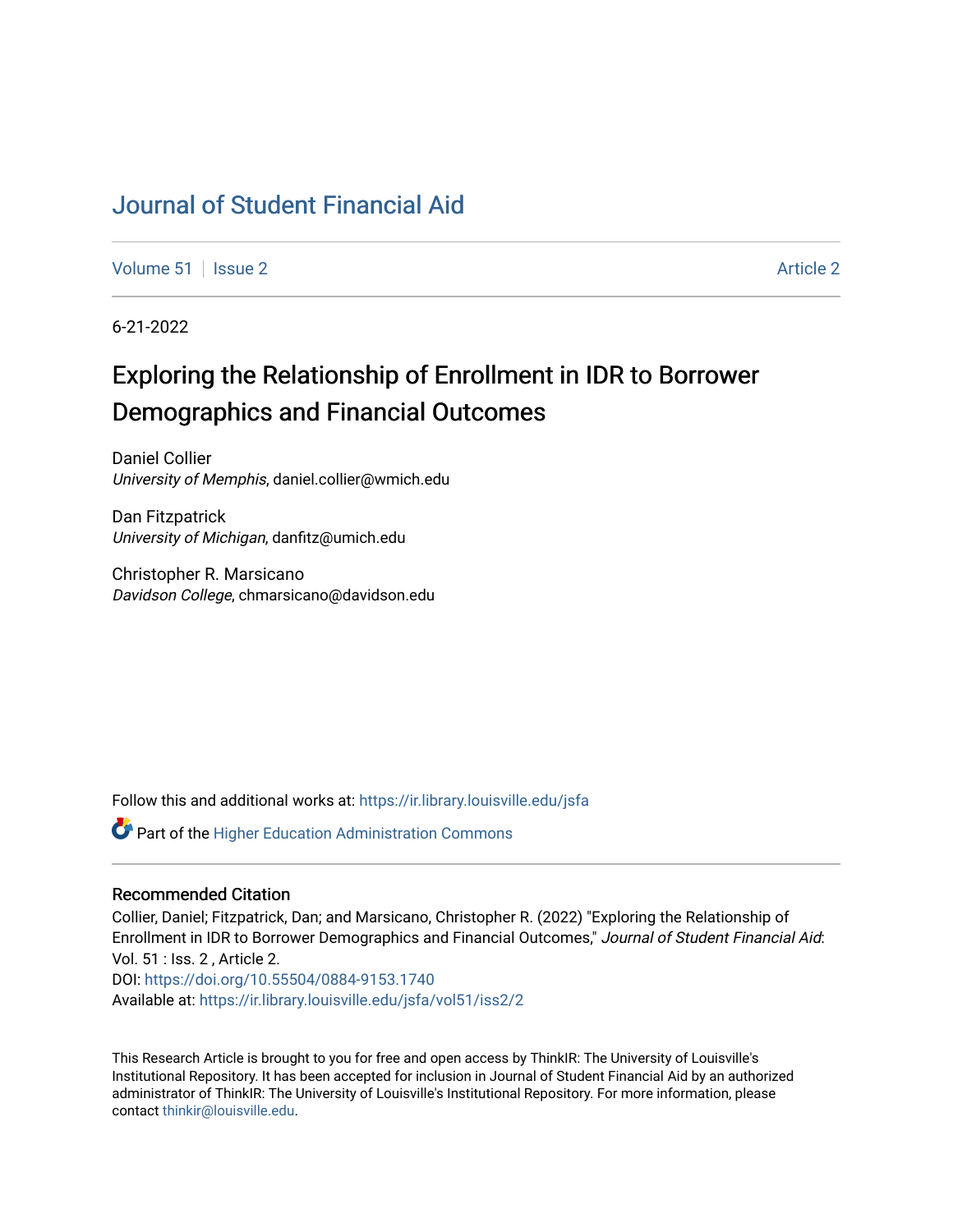## **Exploring the Relationship of Enrollment in IDR to Borrower Demographics and Financial Outcomes**

## **By Daniel Collier, University of Memphis; Dan Fitzpatrick, University of Michigan; Christopher R. Marsicano, Davidson College**

*As federal policymakers consider changes to income-driven repayment (IDR) schemes, research examining the characteristics and financial behaviors of student loan borrowers participating in IDR is necessary. Using the nationally representative Survey of Consumer Finances, we examined the demographics of IDR enrollment. Counter to expectations, low-income borrowers, and borrowers with high debt-to-income ratios are less likely to enroll in IDR. Conditional on having a large amount of debt, married women of color are likely to enroll in IDR programs. Findings concerning IDR participation may be highly sensitive to how groups are defined and what covariates are in models. IDR participation does not predict engagement in other financial behaviors such as retirement savings or homeownership.*

Keywords: *Income-Driven Repayment, Student Loan Debt, Survey of Consumer Finances, Higher Education Policy*

ntil recently, policymakers have generally opposed economists' recommendations to link student loan repayment to income (e.g. Friedman, 1955), citing the complexity that an income-driven repayment (IDR) scheme would introduce to repayment and the Intil recently, policymakers have generally opposed economists' recommendations to link student loan repayment to income (e.g. Friedman, 1955), citing the complexity that an income-driven repayment (IDR) scheme would intro repayment plans have been the norm for decades, of late political pressures have encouraged policymakers to open access to IDR programs. IDR is an increasingly popular repayment scheme as recent totals suggest that over 8 million borrowers are in an income-based repayment program (U.S. Department of Education, 2020).

Despite continued increases in IDR enrollment, we know very little about *who* enrolls in IDR and how enrollment in IDR may relate to financial outcomes like savings and homeownership. Rational Choice Theory (Becker, 1962) would suggest that those with high student loan debt and low incomes or other financial priorities would enroll in IDR. Yet, limited publicly available national datasets bound exploration of loan repayment behavior on an individual level (Hillman & Bruecker, 2018). Recently, Collier (2020) examined a nonnationally representative sample of borrowers, finding some elements of this rational choice as total student loan debt (over \$60,000) and wages (\$25,000-54,999) were correlated to IDR enrollment. Demographically, women were also positively linked with IDR enrollment – supporting beliefs that due to several well-known systemic disadvantages (like the wage gap), women find financial safety in IDR (Miller, 2017).

## **Problem Statement**

Journal of Student Financial Aid • Center for Economic Education at the University of Louisville • Vol. 51, N2, 2022 1 Various policymakers have expressed interest in modifying IDR programs; for example, some have raised concerns over the budget and federal spending implications of widened access to IDR programs (Enzi & Alexander, 2018) while others have been concerned over the inability of IDR repayment to target the neediest borrowers (Thompson & Streeter, 2020). These calls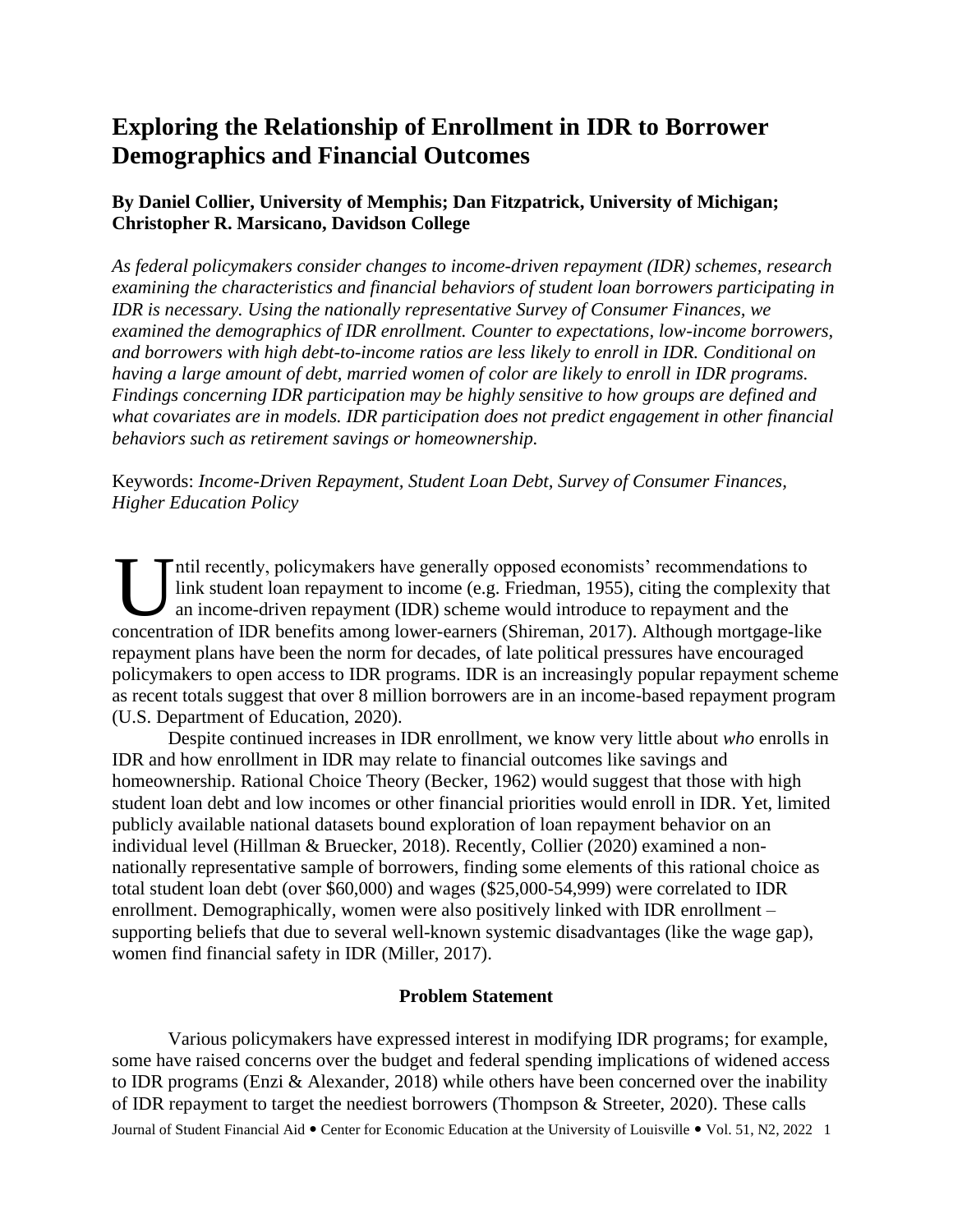have been made despite while possessing a limited understanding of who may currently be enrolled in IDR and of the various financially-related outcomes that may exist due to enrollment. We used the *Survey of Consumer Finances* (SCF) database to test Collier's (2020) prior findings and bolster a general understanding of who has enrolled in IDR. When the tests inspired by Collier (2020) produced unexpected findings, we then took inspiration from Looney & Yannelis' (2018) recent analysis on borrowers with "high student loan debt" 1 balances (\$50,000+) to further understand who may be enrolled in IDR. The SCF database is a publicly available, nationally representative database that matches individual profiles to enrollment in an IDR program – and has previously been used by researchers at the Urban Institute (Blagg, 2018), the Federal Reserve (Bricker, Volz, & Llanes, 2018), and in academic settings (Frost, 2019; Looney, 2019) to explore and answer questions surrounding student loan debt.<sup>2</sup> Our approach uniquely examines the following questions:

- *1. How do demographics, loan debt, and wages correlate with enrollment in IDR?*
- 2. *Does IDR enrollment relate to financial outcomes such as savings and homeownership?*

## **Prior Literature**

In conjunction with the 2008 Great Recession, the government loosened barriers to access IDR plans when revamping the student loan system to position the federal government as the direct lender of student loans (Shireman, 2017). Since the implementation of the Pay As You Earn (PAYE) and Revised Pay As You Earn (REPAYE) programs, enrollment in IDR has greatly expanded; this expansion has included increased enrollment for both undergraduate and graduate borrowers. In 2010, just 11% (600,000) of borrowers with only undergraduate debt and 6% (100,000) of those with a combination of graduate and undergraduate debt were enrolled in an IDR repayment plan. As of 2017, IDR repayment plans housed 4.6 million borrowers with only undergraduate debt and 1.8 million borrowers with a combination of undergraduate and graduate debt – which is 23% and 38% of total borrowers respectively (Congressional Budget Office, 2020). Any further changes to IDR policy should consider research on the characteristics of who – beyond debt load – participates in IDR, as a result of the great expansion during the 2010s.

As expected through the policy design of IDR, the limited available research suggests that IDR enrollment is correlated with the amount of student loan debt borrowers possess or income. Looney & Yannelis' (2018) research shows a dramatic increase in uptake in IDR around the time of the Great Recession – especially for individuals with balances of \$100,000 or more. However, the authors concluded that, although those with very large balances were more likely to be in IDR plans (or other plans that extended repayment) since 2009 the gap between those with these large balances and individuals with lower balances "narrowed" (p. 22). Looney & Yannelis (2018) found that those with balances of \$50,000 or more constituted a non-trivial percentage of those enrolled in IDR.<sup>3</sup> Collier's (2020) non-nationally representative analysis did not explicitly test for whether those with \$50,000 or more were enrolled in IDR and instead used various bins supported by prior studies – and compared to borrowers with balances of <\$20,000,

 $1$  Adults with student loan balances in excess of \$50,000 represent around 20% of student loan borrowers. These borrowers have borrowed near or at the federal limit (\$57,000) for federal student loans. As a result, we consider these borrowers to have "high student loan balances."

<sup>&</sup>lt;sup>2</sup> We have also been working with representatives from think tanks and other research outfits to share our processes and teach them how to use this database.

<sup>&</sup>lt;sup>3</sup> Recent estimates from the Department of Education place this amount to be around 1 in 5 borrowers (Department of Education, 2021).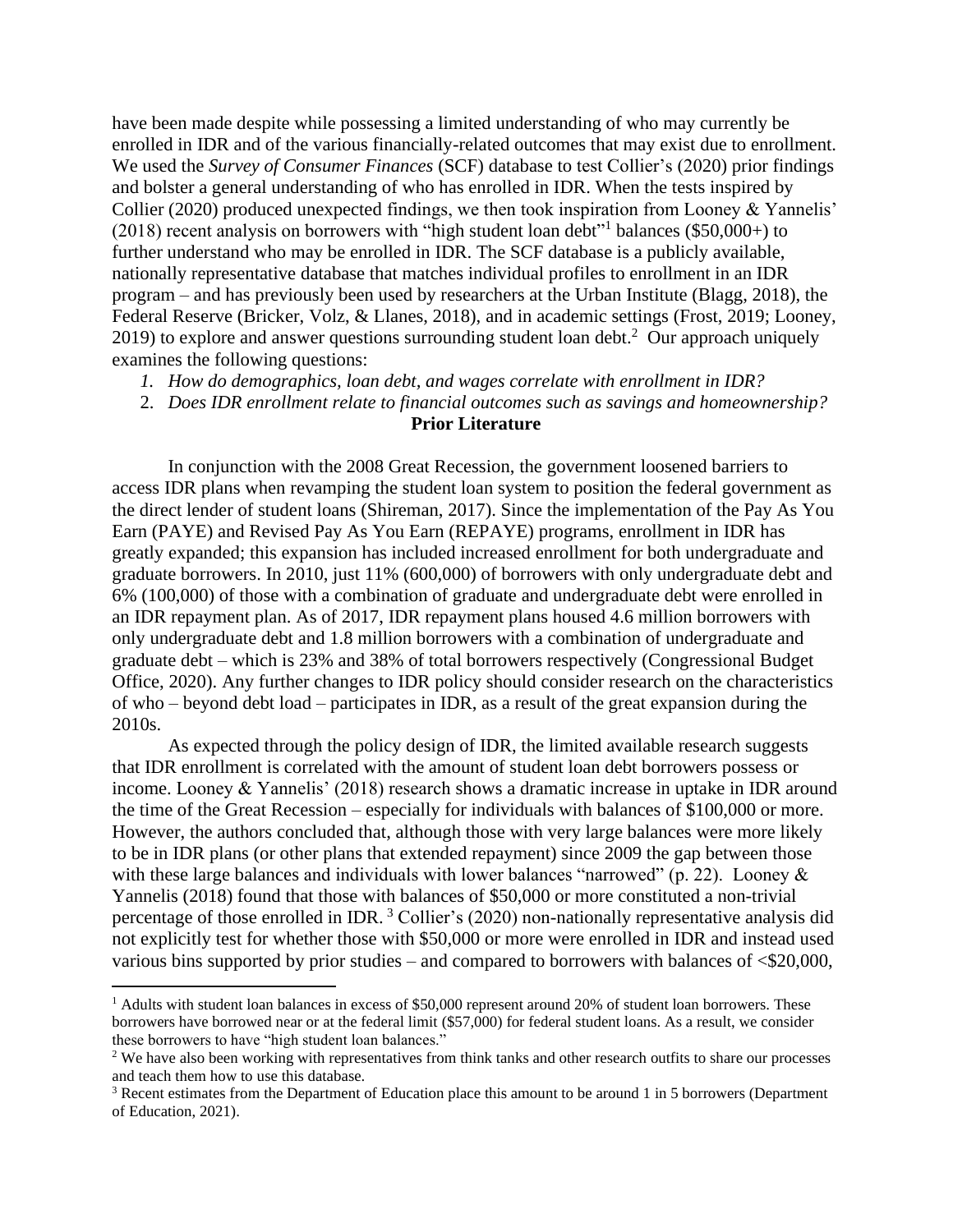households with \$20,000 to \$59,999 were statistically as likely to be enrolled in IDR. However, those with balances of \$60,000 to over \$150,000 were between 41-percentage points and 59 percentage points more likely to be enrolled in IDR (when controlling for demographic information, education, earnings, and residency).

Related to income, IDR repayment seems to consist of a higher percentage of low-tomoderate earners (Blagg, 2018), despite prior assertions that higher earners may abuse IDRrelated tax benefits (e.g. filing separate tax returns when married) and the promise of loan forgiveness in ways Congress did not intend (Delisle, 2013). Returning to Collier's (2020) multivariate analyses, compared to high earners (\$100,000+) individuals earning between \$25,000-\$39,999 were 52-percentage points more likely to be enrolled in an IDR plan. These findings follow a similar trend as did Blagg's (2018) descriptive outcomes. Although Collier controlled for student loan debt and income, he did not explicitly test for outcomes of a debt-toincome ratio. In Blagg's (2018) descriptive analysis, there was no consistent pattern showing IDR borrowers to have higher starting student loan debt than traditional-repayment borrowers in the same income bracket. As such, it may be fair to suggest that borrowers enrolled in IDR plans are either considering only one of these factors – for example, total debt or earnings at the time of decision – or may not be considering these factors together as an explicit ratio when enrolling in IDR. Whereas a debt-to-income ratio may not be telling of who may be enrolled in IDR, arguably, IDR exists to ease financial strain for those who may not be able to afford traditional repayment (Shireman, 2017), which seems to hold across several descriptive studies (Blagg, 2018; Frotman & Gibbs, 2017). So too does the contention that IDR subsidizes borrowers with graduate and professional degrees (Brooks, 2018). Collier's (2020) recent study supports assertions that graduate (and maybe professional) degrees are positively correlated with IDR enrollment. However, high student loan debt balances and being a middle-earner produced larger point estimates than did possessing a graduate degree. These prior works helped inform how we appraise participation in IDR, but do not provide firm answers to guide policymakers. Looney and Yanellis did not look at finite debt loads; Collier's sample was not nationally representative; Blagg looks at household income in conjunction only with starting loan amount and no other demographic characteristics.

We know even less about which demographic factors correlate to enrollment in IDR. Some have theorized that because female (Becker, 2017) and minority (Scott-Clayton & Li, 2016) borrowers possess higher debt loads, that IDR may be critically important to these individuals (Miller, 2017). Furthermore, mothers of color are much more likely to be breadwinners and account for a greater percentage of family income (Glynn, 2016). Collier's (2020) findings support the assertion for female borrowers, but the small sample size of information collected for non-White persons was a limiting factor of the study – resulting in Collier condensing all non-White persons into a single category instead of into unique racial groups (e.g. Black/African American, Hispanic/Latinx, and so on). Moreover, some assume that married couples may enroll in IDR to take advantage of loopholes existing in prior IDR programs that consider only individual income and not the household when determining monthly repayments (see Delisle, 2013). On the other hand, Collier (2020) found that married couples were less likely to be enrolled in IDR, which may be due to a higher monthly federal repayment (+\$200) or to the financial comfort a couple may experience.

Research to date provides better information on financial outcomes for those with student debt than for those enrolled in IDR. More widely, researchers have identified that higher student loan debt loads correlate with lower savings (Grinstein-Weiss, et al., 2015), retirement (Elliot et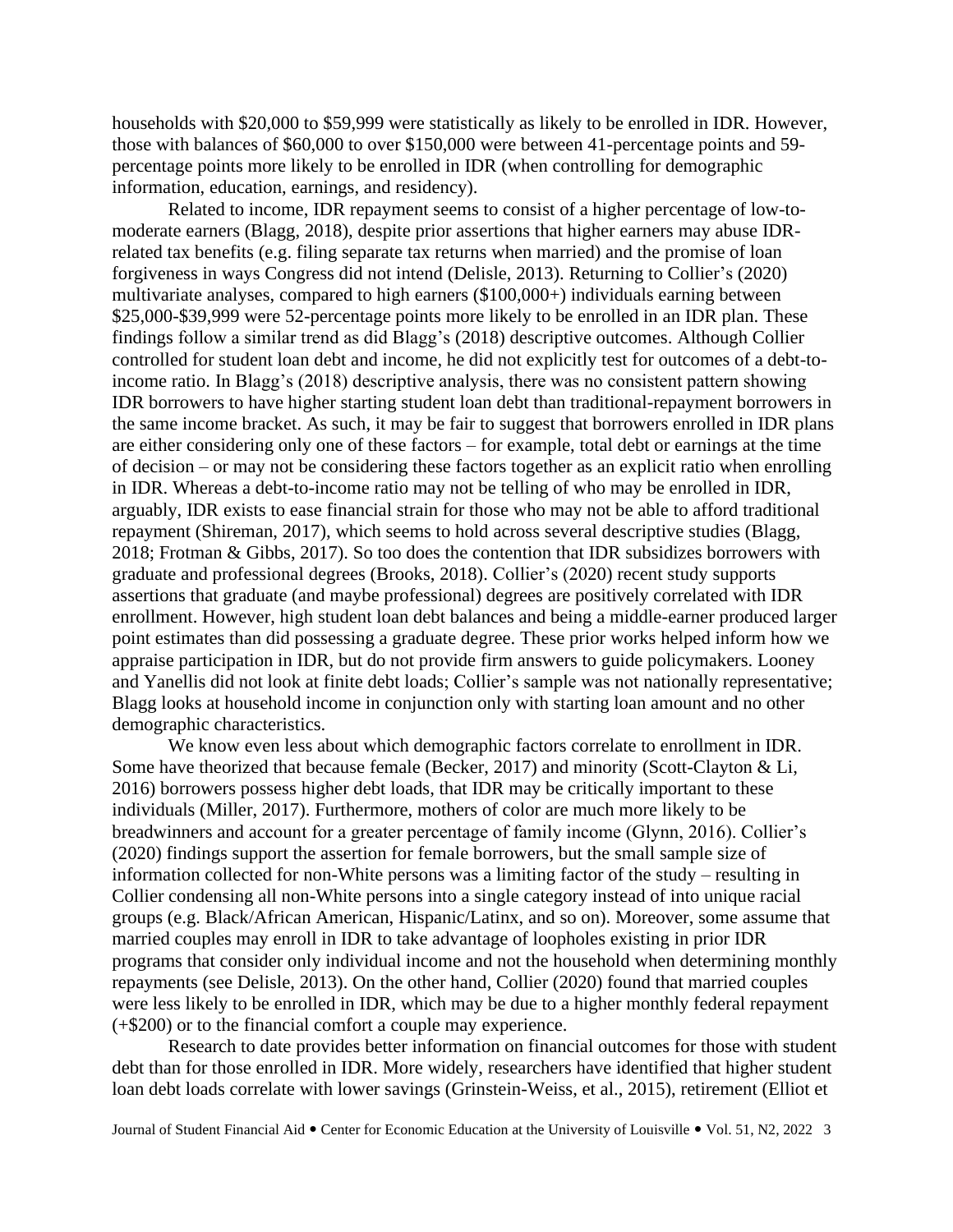al., 2013), and rates of homeownership for younger adults (Houle & Berger, 2015). Few researchers have examined the post-college financial situations of those in IDR or conducted comparisons between borrowers in traditionally-based repayment and IDR. The emergent research illustrates that when controlling for loan debt, wages, and demographic variables, being enrolled in IDR was only significantly correlated with binary participation in savings and not tied to homeownership or participation in retirement (Collier, 2020).

As policy changes for IDR enrollment remain a federal focus (Thompson & Streeter, 2020), decisions must be based on a better understanding of the factors correlated with enrollment and the financial outcomes of enrolling in IDR. Researchers highlighting the outliers enrolled in IDR lead to a limited understanding of the *usual* borrower in IDR (see Delisle, 2013). Therefore, sweeping changes to IDR based on these outliers may produce profoundly negative effects on those who may need the financial safety IDR intends to provide.

## **Guiding Framework**

Our study is conceptually guided by Rational Choice Theory (RCT). Rational Choice Theory is used in social science research as a framing device to understand which factors are related to making decisions (see Becker, 1962; Hecther, Kanazawa, 1997; Levin & Milgrom, 2004; Perna, 2006) – in this case, the decision to enroll in IDR. Essentially, RCT suggests that individuals will make self-interested choices based on personally held beliefs, prior and current experiences, emotions, and restrictions in knowledge at the time of decision (Burns & Roszkowska, 2016; Hechter & Kanazawa, 1997; Levin & Milgrom, 2004). RCT is not overly concerned with how an "individual" makes decisions, instead, the focus is on the aggregate – therefore, unearthing trends in decision making (Burns & Roszkowska, 2016; Hechter & Kanazawa, 1997). RCT considers all decisions "rational" and encourages researchers to explain uncovered trends (DesJardins & Toutkoushian, 2005; Hechter & Kanazawa, 1997). Borrowers make decisions based on a state of "bounded rationality;" they do not have the sum total of all relevant information at their disposal and, therefore, make rational decisions based on the data available (Stiglitz, 2012). In step with Collier (2020), we use RCT to suggest that borrowers with increased debt loads and moderate earnings would be more likely to choose enrollment in IDR due to the financial protections that IDR schemes offer – as would-be borrowers who experience various socioeconomic disadvantages like female (e.g. Miller, 2017) and minority borrowers (e.g. Scott-Clayton & Li, 2016). The promise of lower payments should entice low-income earners to select IDR repayment plans. In sum, the choice of whether to enroll in an IDR repayment scheme is likely some function of a borrower's understanding of the terms and various benefits that IDR repayment programs provide, total student loan balances, income, and a calculation of variability of their income.

## **Methodology**

Using a nationally representative sample, this study helps illuminate our baseline understandings of IDR. Our first set of regression analyses are based on the characteristics that prior research predict would relate to IDR participation (Collier, 2020). Our second set of regression analyses is inspired by Looney & Yannelis' (2018) work examining alternative categorizations of student loan debt and explorations of a variety of interaction terms. Finally, we shift from IDR as an outcome variable to a predictor of interest in regression analyses examining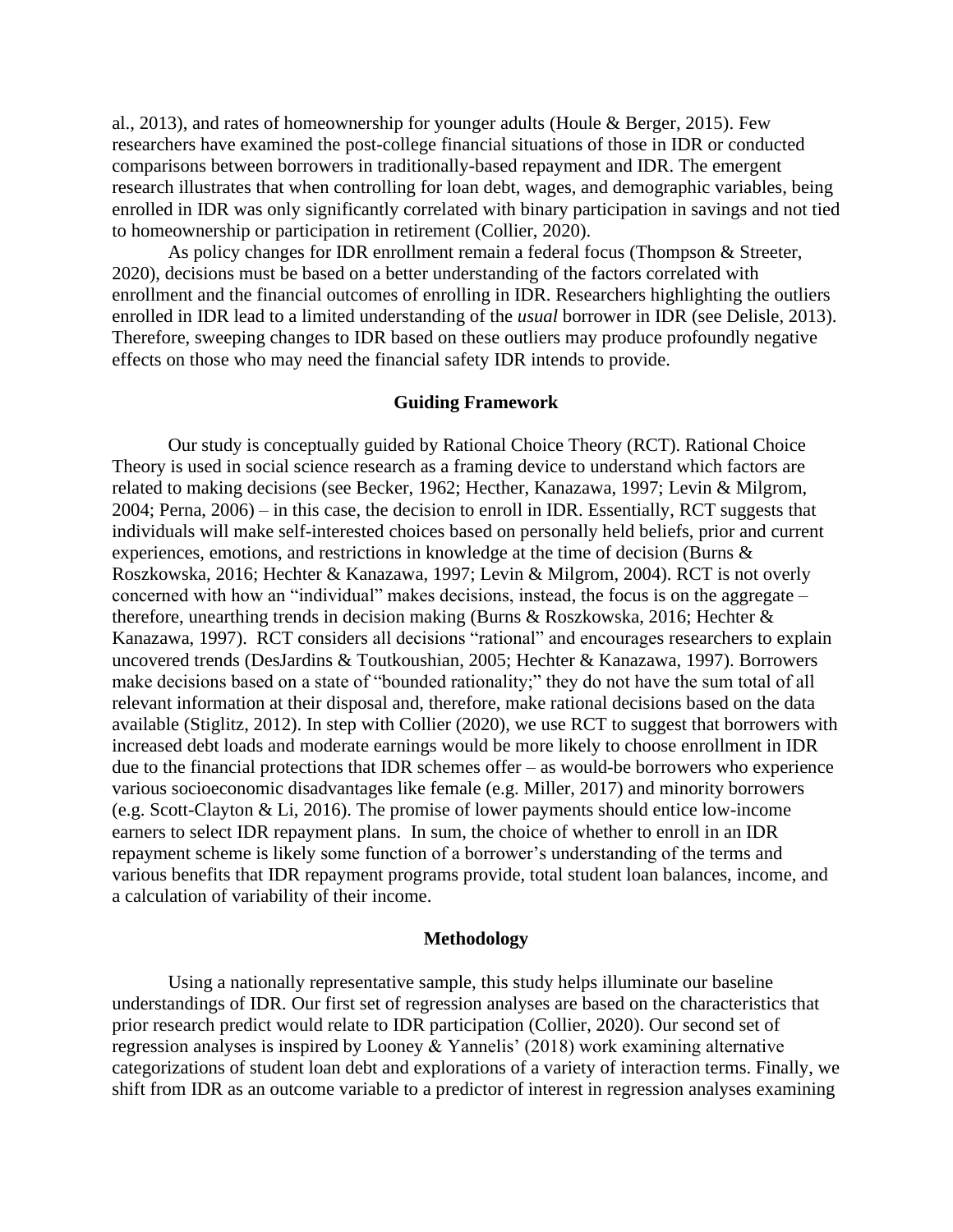important financial behaviors: having a savings account, amount saved, the amount in checking, homeownership, use of payday loans, saving for retirement, and amount of retirement savings (see Collier, 2020).

## **Sample Description**

The overall sample for this study was *N*=1,022, of which 27% (*n*=276) were enrolled in an income-driven repayment plan. The SCF survey responses do not allow for us to identify which IDR plan respondents are enrolled in – however, combining the various IDR plans and examining enrollment and financially related outcomes are not uncommon in the limited literature base (see Blagg, 2018; Collier, 2020). Demographically, the sample was mostly male  $(81\%)$ , White (58%), with children (53%), and married (59%) – the average age was 37-years old. Regarding loan debt, the average balance was \$40,233 and the average wages were \$62,356. Finally, related to financial behaviors, 56% of respondents had savings with the average amount at \$4,610, 38% had retirement-related savings with the average amount at \$9,387, and 48% were homeowners. Please refer to Table 1 for more sample statistics.

|                                   | Respondents         | Respondents    | All         |
|-----------------------------------|---------------------|----------------|-------------|
|                                   | in IDR <sup>a</sup> | in Traditional | Respondents |
|                                   |                     | Repayment      | with Debt   |
| Demographics                      |                     |                |             |
| Female Head of Household          | 29%                 | 29%            | 29%         |
| Age                               | 37.7                | 38.0           | 36.9        |
| <b>Racial Minority</b>            | 46%                 | 40%            | 42%         |
| No children                       | 46%                 | 47%            | 47%         |
| Not married or cohabiting         | 40%                 | 42%            | 41%         |
| Wage Income                       | \$62,303            | \$62,376       | \$62,356    |
| Loan Characteristics              |                     |                |             |
| <b>SLD</b>                        | \$43,106            | \$39,206       | \$40,233    |
| Has private debt                  | 15%                 | 17%            | 16%         |
| In IDR                            | 100%                | 0%             | 27%         |
| <b>Educational Attainment</b>     |                     |                |             |
| Less than HS Degree               | 18%                 | 19%            | 19%         |
| Some College                      | 19%                 | 19%            | 19%         |
| Associates                        | 19%                 | 18%            | 18%         |
| <b>Bachelors</b>                  | 26%                 | 28%            | 27%         |
| <b>Masters</b>                    | 14%                 | 13%            | 13%         |
| Professional Degree or PhD        | 5%                  | 3%             | 4%          |
| <b>Financial Outcome Measures</b> |                     |                |             |
| <b>Has Savings</b>                | 56%                 | 56%            | 56%         |
| Average amount in savings         | \$4,599             | \$4,614        | \$4,610     |
| (among those with any)            |                     |                |             |
| Average amount in checking        | \$4,194             | \$3,697        | \$3,832     |
| Home Ownership                    | 45%                 | 48%            | 48%         |
| Uses payday loans                 | 6%                  | 5%             | 5%          |
| Saves for retirement              | 38%                 | 38%            | 38%         |
| Amount saved for retirement       | \$7,883             | \$9,940        | \$9,387     |

## **Table 1**. Sample Descriptive Table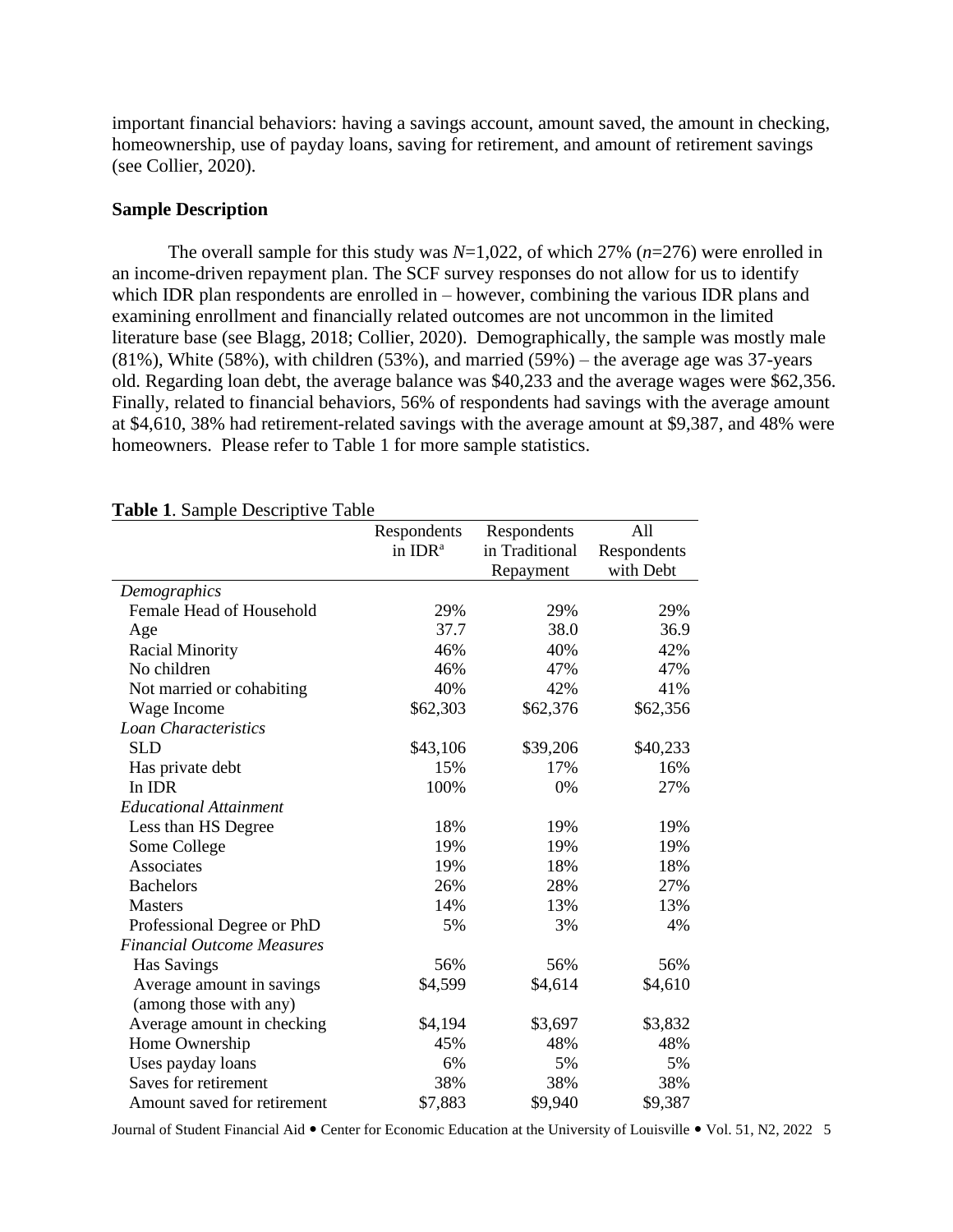| Categorical Measures |     |     |       |
|----------------------|-----|-----|-------|
| Loan Amount          |     |     |       |
| Under \$20K          | 37% | 39% | 38%   |
| \$20,000-39,999      | 25% | 29% | 28%   |
| \$40,000-59,999      | 12% | 12% | 12%   |
| \$60,000-74,999      | 9%  | 7%  | 8%    |
| \$75,000-99,999      | 7%  | 5%  | 6%    |
| $$100,000+$          | 11% | 8%  | 9%    |
| Loan Less than \$30K | 51% | 55% | 54%   |
| Loan Over \$50K      | 33% | 24% | 26%   |
| Wage income:         |     |     |       |
| $<$ \$12,500         | 6%  | 22% | 17%   |
| \$12,500-24,999      | 9%  | 7%  | 8%    |
| \$25,000-39,999      | 20% | 15% | 17%   |
| \$40,000-54,999      | 16% | 12% | 13%   |
| \$55,000-74,999      | 16% | 12% | 13%   |
| \$75,000-99,999      | 16% | 12% | 13%   |
| $$100,000+$          | 15% | 19% | 18%   |
| N                    | 276 | 746 | 1,022 |

## **Analytic Approach**

We conducted multivariate regression analyses of what characteristics are linked with greater participation in IDR. Coefficients from the linear probability model (LPM) both are typically easier for readers to interpret (Hellevik, 2009) and can be compared across models (Mood, 2009); the LPM also requires fewer assumptions than logit regression. Furthermore, because the share of borrowers in IDR is 27% and we do not predict probabilities, the primary potential drawbacks of LPM are not applicable to our analysis. Our first set of LPM analyses with IDR participation as the dependent variable focus on various ways of measuring income and debt load as covariates of interest, because of their prominence in literature and theory on IDR behavior.

We conducted a second set of LPM analyses which included some variables whose importance was confirmed in exploratory analyses (e.g. some college) and many interaction terms assessed in sequence. Note that we use "some college" to refer to borrowers who either earned an Associate's degree or who attended some semesters but did not earn a degree from a 4 year institution; we recognize that there are other valid operationalizations of this variable. We also took guidance from Looney & Yannelis' (2018) study and generated a high debt variable consisting of over \$50K in student loans. Table 3, Model 1 introduces the new terms. Based on the importance of interaction terms (observed in Table A2 and elsewhere) we introduced interactions with high debt in Model 2 and with some college in Model 3. In Model 4, we trim back to a more parsimonious model emphasizing the cross-model importance of women in understanding IDR participation: we retain the new education and debt terms, and their interactions with being female. We conducted these analyses that are explicitly exploratory because we recognize how much there still is to learn about even the basics of correctly measuring participation in and results from IDR. Finally, we conducted multivariate OLS and LPM regression analyses to assess whether IDR participation predicts other financial outcomes and behaviors.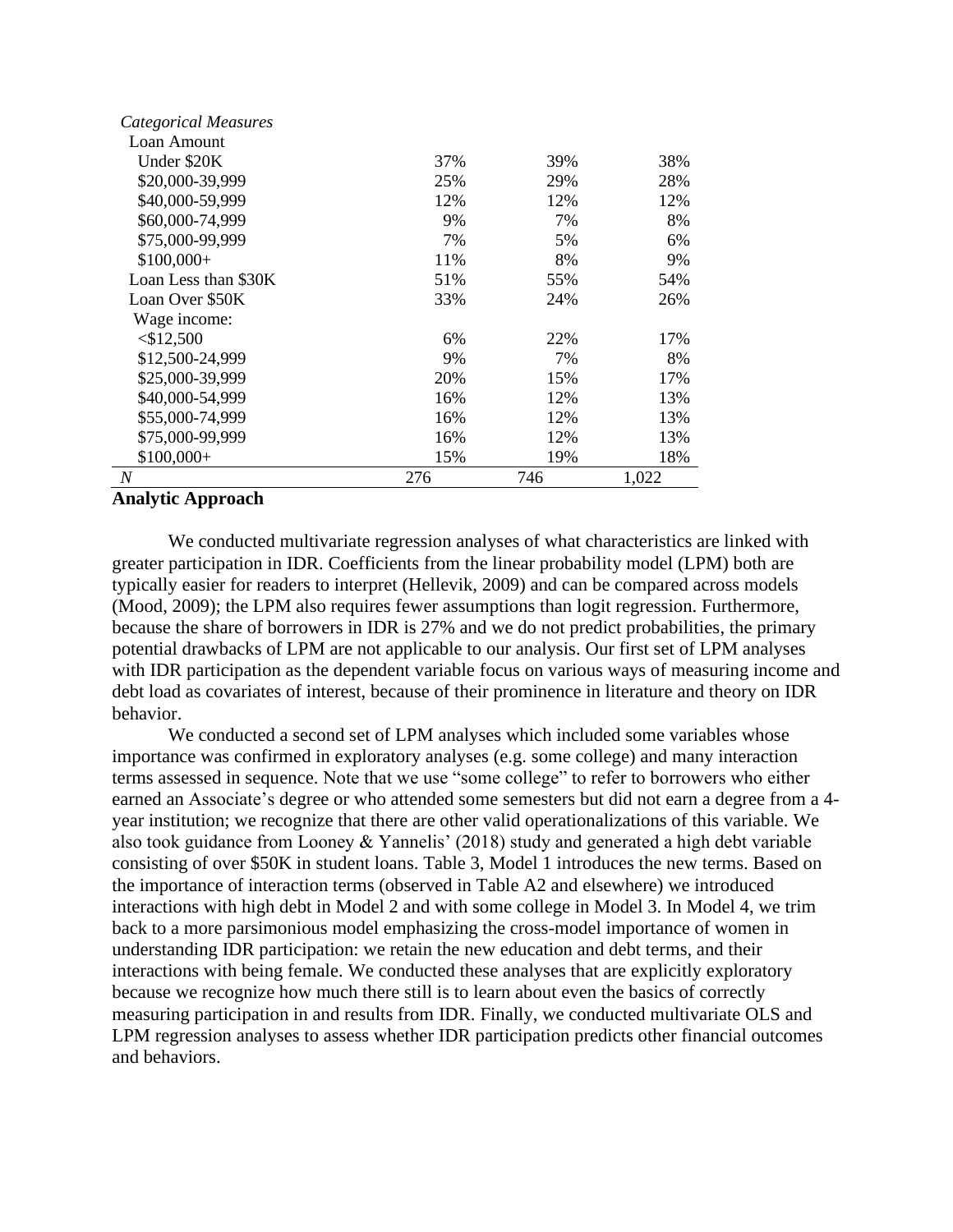## **Guidance on using SCF**

The complex structure of the SCF (see Federal Reserve, N.D.) requires accounting for both survey weights and multiple imputations. The SCF data are challenging to use; therefore, we have included guidance on how to conduct correct analyses to facilitate other researchers' use of these data to pursue questions in the economics of education using this valuable nationally representative resource. Households had differing probabilities of selection for inclusion in the SCF; the Federal Reserve provides replicate weights that allow variance estimates to be correctly adjusted while also retaining respondent anonymity. The Federal Reserve imputes five replacement values for all missing values. These five implicates need to be combined correctly to account for the uncertainty in the imputation process and to return the sample to its correct size rather than inflated fivefold. Users will need to download the main dataset, download the replicate weight dataset, merge the two files, conduct data processing, and then use specialty packages that correct for both sampling and multiple imputations specific to SCF. We made use of the SCFCOMBO package for STATA (Pence, 2015) to produce both correct point estimates and correct standard errors to guide inferences. For guidance on using the SCFCOMBO package please refer to Nielson (2015).

## **Measures**

This section details the variables used in this analysis. The SCF database allows for respondents to provide multiple responses to many variables – most of our variables are calculated from each response (across all responses) to a question on a given topic. For transparency and replicability, Table 2 provides to readers the exact response codes used to calculate our variables.

|                       | <b>Table 2.</b> Didgy variable recitationally and mainparations |                             |  |  |  |  |
|-----------------------|-----------------------------------------------------------------|-----------------------------|--|--|--|--|
| <b>Variable</b>       | <b>Description</b>                                              | <b>SCF Codes</b>            |  |  |  |  |
| <b>Student Loan</b>   | Self or spousal reported total student loan debt                | $Step 1 - Loan Deb$         |  |  |  |  |
| Debt                  | - included federal and private.                                 | Balances: X7805.            |  |  |  |  |
|                       |                                                                 | X7828.                      |  |  |  |  |
|                       |                                                                 | X7851, X7928, X7951         |  |  |  |  |
|                       |                                                                 |                             |  |  |  |  |
|                       |                                                                 | $Step 2 - Self$ or Spousal: |  |  |  |  |
|                       |                                                                 | X7978, X7883, X7888,        |  |  |  |  |
|                       |                                                                 | X7893, X7898, X7993         |  |  |  |  |
| <b>IDR</b> Enrollment | Binary indicator that individuals were enrolled X9306-X9311     |                             |  |  |  |  |
|                       | in an Income-Based                                              |                             |  |  |  |  |
|                       | Repayment Plan, Pay as you Earn Plan, or                        |                             |  |  |  |  |
|                       | Income-Contingent Repayment Plan."                              |                             |  |  |  |  |
| Wages                 | Wages were generated from reported                              | X5702                       |  |  |  |  |
|                       | household wages and salary only                                 |                             |  |  |  |  |
| Savings               | Total reported savings and a binary outcome                     | X3730, X3736, X3742,        |  |  |  |  |
|                       | on whether respondent had savings $>0$ .                        | X3748, X3754, X3760         |  |  |  |  |

**Table 2**. Study Variable Identification and Manipulations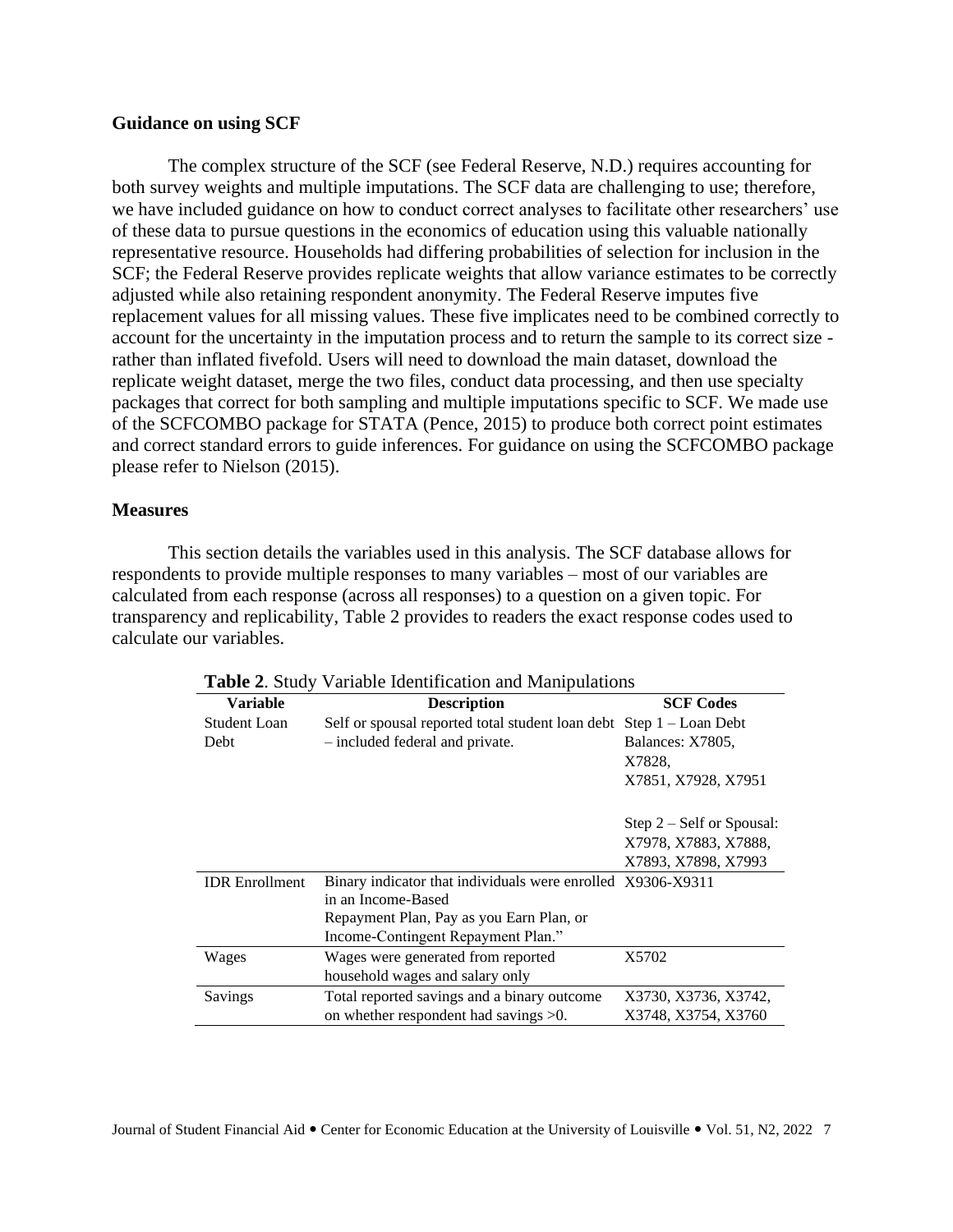| Checking<br>Account   | Initially, we identified the amounts<br>participants reported in checking-related<br>accounts. Next, we only counted checking<br>amount when respondents recorded a "5"<br>response for variables in Step 2. Binary                                                                           | Step $1$ – Checking<br><b>Account Balance:</b><br>X3506, X3510, X3514,<br>X3518, X3522, X3526                                                                                                                                |
|-----------------------|-----------------------------------------------------------------------------------------------------------------------------------------------------------------------------------------------------------------------------------------------------------------------------------------------|------------------------------------------------------------------------------------------------------------------------------------------------------------------------------------------------------------------------------|
|                       | outcome on whether respondent had<br>checking account balance $>0$ .                                                                                                                                                                                                                          | Step 2 - Traditional<br>Checking Account<br>Balance: X3507,<br>X3511.<br>X3515, X3519, X3523,<br>X3527                                                                                                                       |
| Retirement<br>Savings | First, we classified the retirement accounts<br>via identifying response "22 - Retirement/old<br>age" to variables in Step 1. Next, we<br>summarized account balances in the<br>identified retirement savings accounts. Last,<br>we generated a binary outcome determined<br>by retirement>0. | Step $1$ – Identifying<br><b>Retirement Accounts:</b><br>X3006, X3007, X7513,<br>X7514, X7515, X6848<br>Step $2$ – Summarizing<br>Balances: X6551,<br>X6559,<br>X6552, X6560, X6553,<br>X6561, X6554, X6562,<br>X6756, X6757 |
| Payday Loans          | Binary indicator of whether anyone in the<br>household had made use of a payday loan.                                                                                                                                                                                                         | X7063                                                                                                                                                                                                                        |
| Homeownership         | Binary outcome of owning a home, mobile<br>home, mobile home and land, farm, or ranch.                                                                                                                                                                                                        | X604, X614, X623,<br>X716, X513, X526                                                                                                                                                                                        |

**Student Loan Debt.** The 2016 SCF allows respondents to report up to 6 student loans. Like with Blagg (2018), for this study student loan debt was summed across loans that respondents reported were self or spousal debt. Blagg's report only tabulated federal debt, we instead aligned with Collier's (2020) design and tabulated total student loan debt which significantly correlated with enrollment in IDR. Enrollment in income-driven repayment was determined via responses that reported whether loans were in one of the various IDR plans (ICR, IBR, PAYE).

**Wages.** Realigned with Blagg (2018), wage data were tabulated from reported household wages and salary only.

**Savings.** Savings was a summation of the amount of money respondents reported in various savings accounts. Our binary outcome of whether respondents had savings was determined if savings>0.

**Checking Accounts.** We also separately identified whether respondents had checking accounts. We identified the amounts participants reported in checking-related accounts, but only counted traditional checking accounts and not money market accounts that have some restrictions on the use of debt and check-related functions.

**Retirement Savings.** We also detected retirement-related accounts via a response flag used to differentiate savings of that type. The amount of money in respondents' retirement accounts was then calculated by summing across identified retirement savings accounts. Similarly, to savings, our binary outcome of whether respondents had retirement-related savings was determined by retirement amount > 0.

**Payday Loans.** Payday loan usage was calculated from a single response.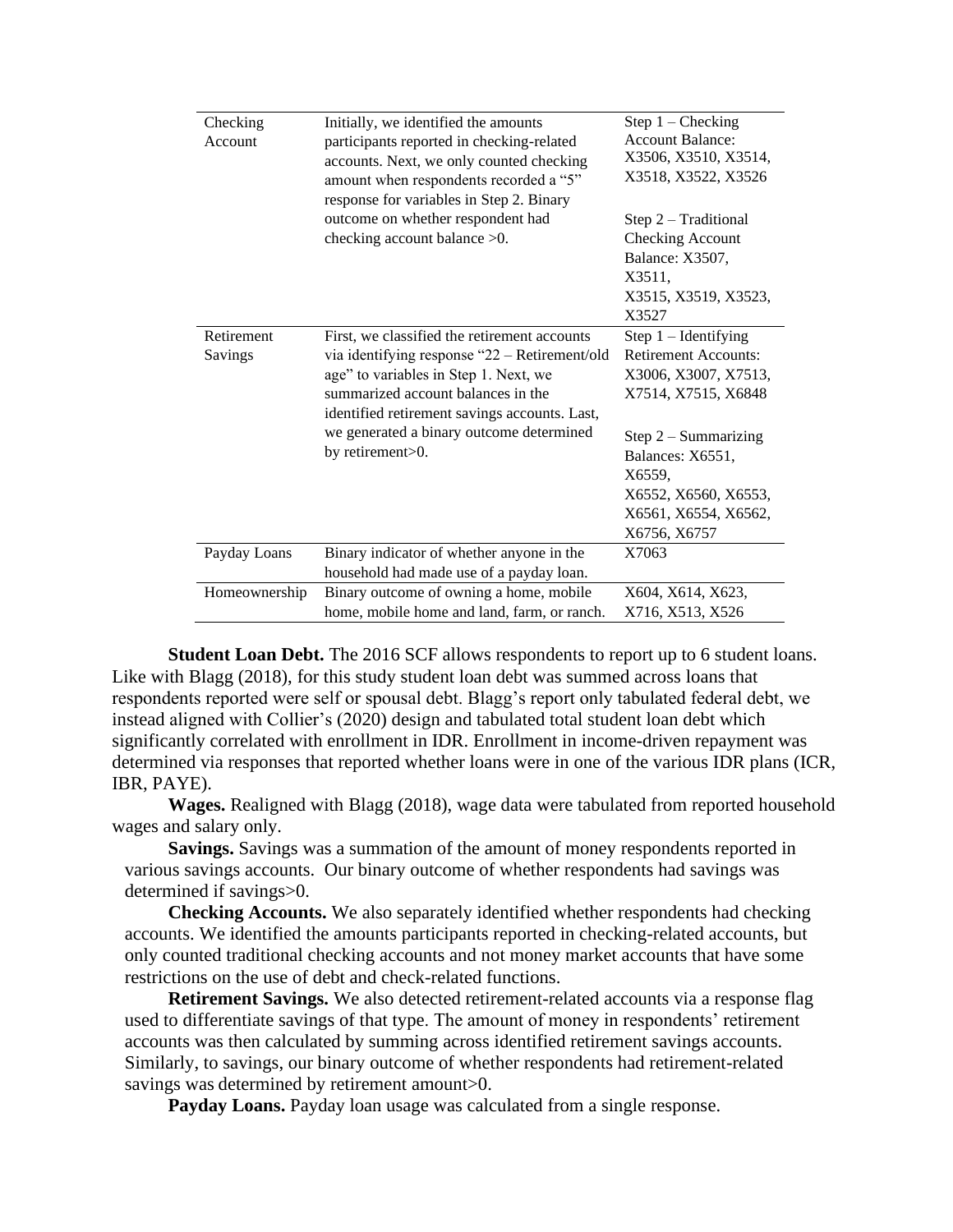**Homeownership.** The final variable requiring calculation was homeownership. We identified homeowners based upon whether respondents indicated a resale value for the variables highlighted in Table 2.

#### **Findings**

### **Correlates to IDR Enrollment**

**Replicating Collier's Models.** We analyzed permutations of continuous and categorical approaches to measuring the theoretically central variables of student loan debt (SLD) and income. Because Collier (2020) that showed IDR was linked to balance and income measures - Table 3 unexpectedly shows that in a nationally representative sample, enrollment in IDR does not generally seem to be linked to such measures. We observed two exceptions to this lack of a systematic relationship.

First, households earning  $\langle $12,500 \ (B=-.23) \ \text{were}$  less likely to be enrolled in IDR than households earning between \$40,000-54,999. Examining descriptive statistics in Table A1 emphasizes that even though 18% of respondents have wages  $\langle $12,500, \text{ only } 6\% \text{ of IDR} \rangle$ participants have wages under \$12,500. This finding aligns with prior research (Blagg, 2018; Collier, 2020) and illustrates that households with, likely, the most need for the financial protections that IDR plans would provide are the least likely to be enrolled. When thinking about the framework of rational choice theory; from a financial perspective, we would expect to see these households be more strongly represented in these programs as even low monthly payments would likely be quite burdensome. Given this is becoming an established trend, there seems to be some mechanism or preference that we cannot capture with this type of data that prevents an increased share of inclusion for these households. It is possible low-income households may not know about the availability of these plans. Alternatively, if they know about them, these individuals may have shied away from enrolling as in most cases their balances will increase over time or balances would never be paid down (U.S. Congressional Budget Office,  $2020$ ).<sup>4</sup> Why this trend of disproportionate under-enrollment by low earners exists across multiple studies should be a focus of future researchers interested in supporting IDR redesign.

Next, we found that the debt-to-income ratio  $(B=-.00)$  was negatively correlated with enrollment in IDR. Again, this complicates our understanding of who may be enrolled in these plans, as we would not expect a higher debt-to-income ratio to be related to a lower chance of IDR enrollment. This finding could suggest that widening access to IDR has helped advantage those in more "favorable" financial situations as those with lower debt-to-income ratios are now more likely to enroll. Again, relying on our framework – as IDR plans offer protections against personal and larger economic shocks (Shireman, 2017) – when access was loosened it would make sense to preventatively enroll in these plans, given that repayment will only be predicated on earnings. We do not wish to over-interpret this finding, though, since the magnitude of the coefficient is less than .005.

Journal of Student Financial Aid • Center for Economic Education at the University of Louisville • Vol. 51, N2, 2022 9 <sup>4</sup> The authors have recently spoken with a representative from various student loan services and the representative indicated that once individuals decide to enroll in IDR plans, enrollees generally remain enrolled in IDR plans. There is essentially little to no movement from IDR to traditional repayment plans. Potentially, households could feel that IDR plans lock them into a process with growing balances and leaving the plan could be a financial disadvantage. This could in-part explain why the lowest earning households are less engaged in IDR.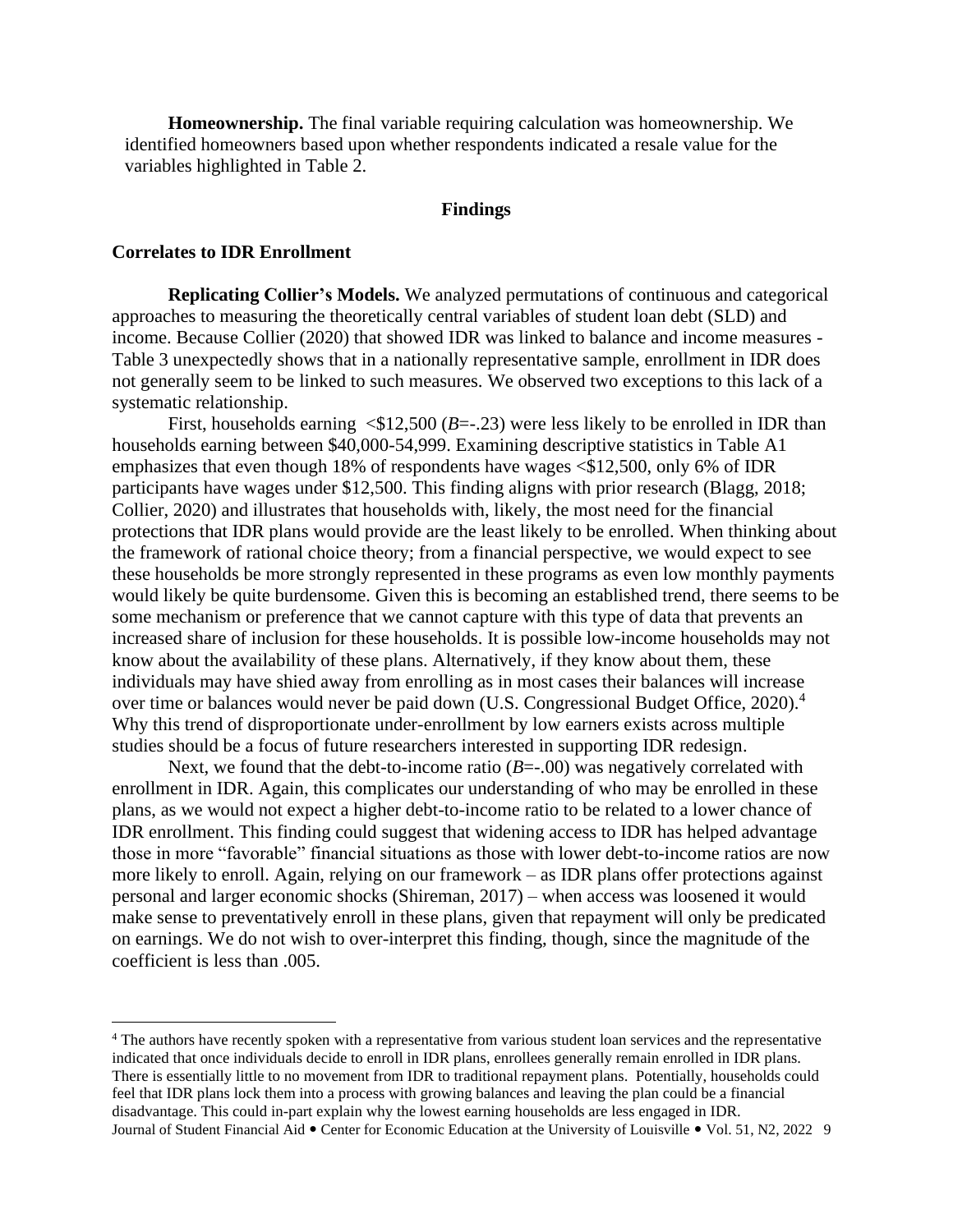Contrary to Collier (2020), we found the level of education was not significantly linked to IDR enrollment when examined as five categories. Yet, across most models, we found that female borrowers<sup>5</sup>, married borrowers, and racial minority borrowers were more likely to enroll in IDR (see Table 3). Our findings support narratives that IDR seems to be an important social safety net for female borrowers (Collier, 2020; Miller, 2017). With emergent research illustrating elevated debt loans of minority borrowers (Scott-Clayton & Li, 2016) and well-established systematic disadvantages, these groups have long faced in the US, the link between these individuals and enrollment in IDR is worth further investigation. Interaction terms illustrate that married women of color were more likely to enroll in IDR across a variety of models (*B*=.60-.67, see Appendix Table A1), but that pattern is itself dependent on other interaction terms.

|                          | (1)         | (2)        | (3)        | (4)               | (5)        |
|--------------------------|-------------|------------|------------|-------------------|------------|
|                          | Collier     | <b>SLD</b> | SLD and    | Debt to           | Wage       |
|                          | (2020)      | Continuous | Wage       | Income            | Continuous |
|                          | Replication |            | Continuous | Ratio             |            |
| Demographics             |             |            |            |                   |            |
| Female                   | $0.07*$     | $0.07*$    | $0.08*$    | $0.08*$           | $0.07*$    |
| Age (centered)           | $-0.00$     | $-0.00$    | $-0.00$    | $-0.00$           | $-0.00$    |
| <b>Racial Minority</b>   | $0.05*$     | $0.05*$    | $0.05*$    | $0.05^{\ast\ast}$ | $0.05*$    |
| No children              | 0.02        | 0.02       | 0.01       | 0.02              | 0.01       |
| Not married or           | $-0.02$     | $-0.03$    | $-0.08*$   | $-0.09***$        | $-0.07*$   |
| cohabiting               |             |            |            |                   |            |
| Loan                     |             |            |            |                   |            |
| Characteristics          |             |            |            |                   |            |
| SLD (centered)           |             | 0.00       | 0.00       |                   |            |
| Has private debt         | $-0.03$     | $-0.03$    | $-0.03$    | $-0.03$           | $-0.04$    |
| Loan Amount,             |             |            |            |                   |            |
| reference is $<$ \$20K   |             |            |            |                   |            |
| \$20K-40K                | $-0.04$     |            |            |                   | $-0.02$    |
| \$40K-60K                | $-0.01$     |            |            |                   | 0.00       |
| \$60K-75K                | 0.05        |            |            |                   | $0.07^{+}$ |
| \$75K-100K               | 0.06        |            |            |                   | 0.06       |
| $$100,000+$              | 0.05        |            |            |                   | 0.07       |
| Education,               |             |            |            |                   |            |
| Reference is BA          |             |            |            |                   |            |
| Less than HS             | 0.01        | 0.01       | 0.00       | $-0.01$           | 0.01       |
| Degree                   |             |            |            |                   |            |
| Some College             | 0.02        | 0.03       | 0.01       | 0.00              | 0.01       |
| <b>Associates Degree</b> | 0.05        | 0.04       | 0.03       | 0.03              | 0.04       |
| <b>Masters</b>           | 0.02        | 0.04       | 0.03       | 0.04              | 0.01       |
| Professional             | 0.07        | 0.10       | 0.11       | $0.12^{+}$        | 0.08       |

| <b>Table 3.</b> Enrollment in IDR, Collier Inspired Analyses (Linear Probability Models) |  |  |  |
|------------------------------------------------------------------------------------------|--|--|--|
|------------------------------------------------------------------------------------------|--|--|--|

<sup>&</sup>lt;sup>5</sup> This refers to SCF respondents that were female, even though (when applicable) we pool debt from multiple household members. The female respondents are frequently (94.6%) single, whereas only 18.9% of male SCF respondents were single. We do not use "female head of household" or a similar term because tax filing statuses have specific definitions.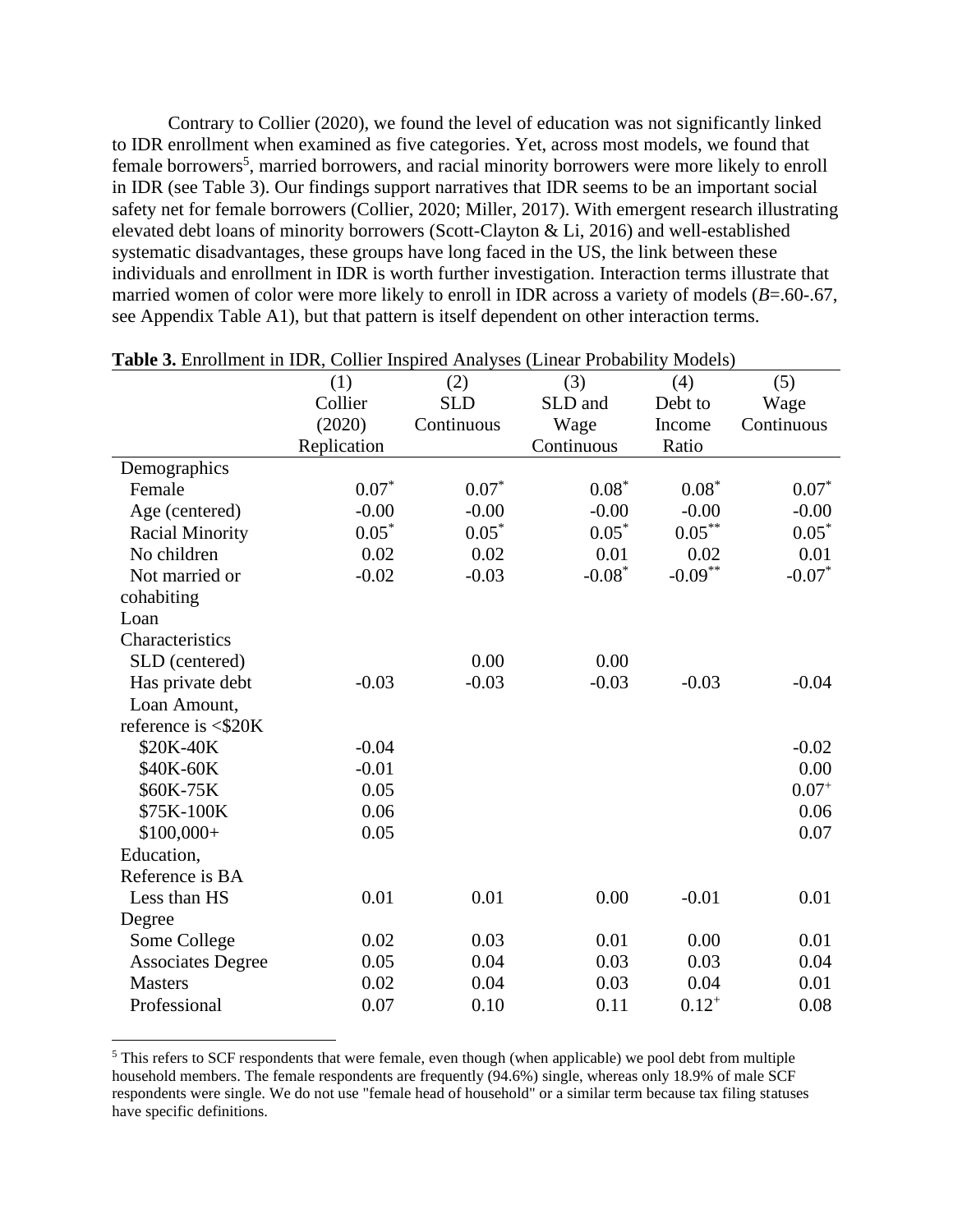| Degree or PhD   |            |            |         |                       |         |
|-----------------|------------|------------|---------|-----------------------|---------|
| Income          |            |            |         |                       |         |
| Wage Income     |            |            | 0.00    |                       | 0.00    |
| Income Squared  |            |            | $-0.00$ |                       | $-0.00$ |
| Wage income,    |            |            |         |                       |         |
| reference is    |            |            |         |                       |         |
| \$40,000-54,999 |            |            |         |                       |         |
| $<$ \$12,500    | $-0.23***$ | $-0.23***$ |         |                       |         |
| \$12,500-24,999 | $-0.02$    | $-0.02$    |         |                       |         |
| \$25,000-39,999 | 0.01       | 0.01       |         |                       |         |
| \$55,000-74,999 | 0.03       | 0.03       |         |                       |         |
| \$75,000-99,999 | 0.03       | 0.03       |         |                       |         |
| $$100,000+$     | $-0.08$    | $-0.08$    |         |                       |         |
| Debt to Income  |            |            |         | $-0.00$ <sup>**</sup> |         |
| Ratio           |            |            |         |                       |         |
| $\overline{N}$  | 1,022      | 1,022      | 1,022   | 1,022                 | 1,022   |
| Adjusted $R^2$  | 0.03       | 0.03       | 0.00    | 0.00                  | 0.00    |

 $+p < 0.10, p < 0.05, p < 0.01, p < 0.001$ 

*Note:* Data from public-use 2016 SCF file. The SCF is a self-reported survey and is subject to respondents incorrectly estimating salary and income.

**Looney & Yannelis Inspired Models.** As previously noted, given the uncertainty surrounding the findings related to the Collier (2020) models, we also took inspiration from Looney & Yannelis' (2018) recent work examining descriptive differences between those with "large" student loan balance and those without. Table 4 shows that the high debt category reliably, positively correlated to IDR enrollment ( $B=10$  to .30) as did log income ( $B=.02$ ).<sup>6</sup> At this point, we remind readers that the Collier-inspired models generally did not show relationships between either loan balances or income (as bins) and IDR participation. Given that focal results – whether IDR participation relates to income and/or student loan balance – are not robust to alternative analyses and are instead sensitive to specification was counter to our expectations. If we attempted and reported the results in only one of Table 3 or 4, we might conclude that there either is or is not a consistent relationship – in recent, nationally representative data – between financial variables and IDR status, and neither narrative is necessarily correct given our full set of findings.

One consistent finding between these models and the Collier-inspired ones is that female borrowers were more likely to enroll in IDR (*B*=.09 to .13). As a reminder, in different ways, both models control for education, debt, and earnings; therefore, other gender-specific factors exist for why female borrowers would consistently be more likely to enroll in IDR plans. Miller (2017) has theorized that female borrowers could in part be responding to the well-established pay gap as well as various societal changes in gender norms surrounding college access and work. Although we control for household income, these consistent and robust findings may be a product of the sociopsychological calculations that women may be generating when choosing a repayment plan – in that rationally, many female borrowers may be more likely to enroll in IDR

<sup>6</sup> We recognize that there might be a point at which IDR enrollment is not beneficial to high earners. The log income specification does not allow us to discover that inflection point. Future research should seek to identify and build policy around that point.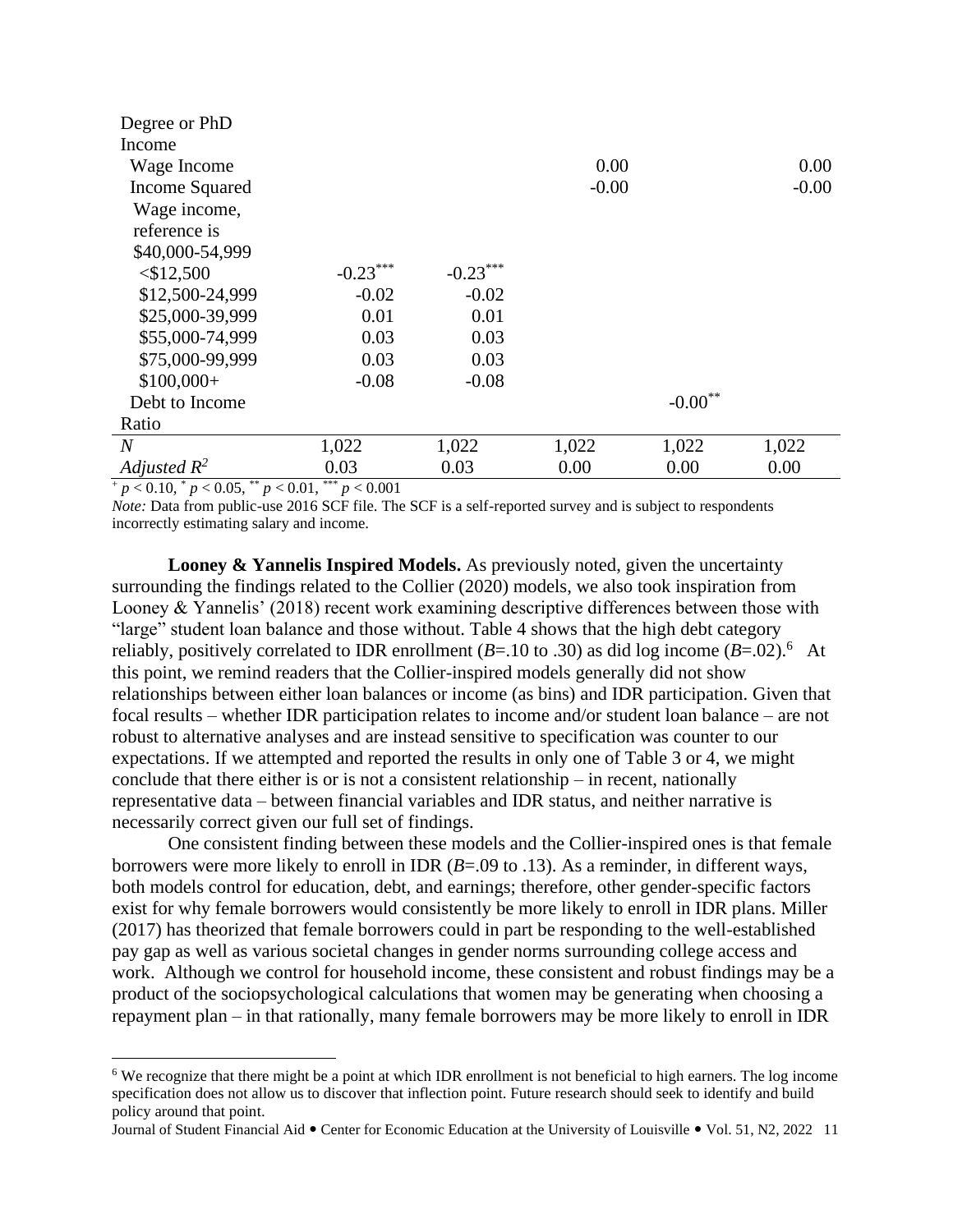due to known and expected financial and social inequities. Identifying whether these sociopsychological calculations exist and how they may manifest should be a focus of future studies. Yet, when linked to Collier (2020), we suggest this trend may be one of the stronger, more robust outcomes of this study and that any future proposals to modify IDR should include an understanding of how female borrowers would be affected.

With the introduction of the high debt and some college measures, minority status was not a reliable predictor of IDR enrollment in Table 4 (as it was in Table 3). This inconsistent set of results indicates that whether this demographic characteristic shows a relationship with IDR participation (and even whether the estimate of the coefficient is positive or negative) is contingent on what other variables are in the model. Different results in Tables 3 and 4 illustrate the overall complexity of IDR enrollment and emphasize that the *approach researchers take may produce different findings* and that multiple specifications are absolutely necessary.

| minua i robubliit               | <b><i>INFOCULTE WELLET ENTERTAINMENT L'OLITIES</i></b><br>(1) | (2)                   | (3)                | (4)        |
|---------------------------------|---------------------------------------------------------------|-----------------------|--------------------|------------|
|                                 | Alternative Debt and                                          | Interactions with     | Adding Interaction | Promising  |
|                                 | <b>Education Coding</b>                                       | <b>High Debt</b>      | with Some College  | Model      |
| Demographics                    |                                                               |                       |                    |            |
| Female                          | 0.03                                                          | $0.09^{+}$            | $0.13*$            | $0.09*$    |
| <b>Racial Minority</b>          | 0.02                                                          | 0.06                  | $-0.02$            | 0.02       |
| Married                         | $-0.02$                                                       | $-0.00$               | $-0.00$            | $-0.02$    |
| <b>Interaction Terms</b>        |                                                               |                       |                    |            |
| Minority X Female               | 0.00                                                          | $-0.04$               | 0.01               | 0.00       |
| Married X Female                | 0.08                                                          | 0.17                  | 0.13               | 0.06       |
| Minority X Married              | 0.02                                                          | 0.03                  | 0.10               | 0.02       |
| F X Min. X Married              | 0.33                                                          | 0.33                  | 0.31               | 0.36       |
| <b>Income and Debt Measures</b> |                                                               |                       |                    |            |
| Log Income                      | $0.02^{\ast\ast\ast}$                                         | $0.02^{\ast\ast\ast}$ | $0.02***$          | $0.02***$  |
| Debt to Income Ratio            | 0.00                                                          | 0.00                  | 0.00               | 0.00       |
| SLD < \$30K                     | 0.04                                                          | 0.03                  | 0.04               | 0.04       |
| SLD > \$50K                     | $0.10**$                                                      | $0.30**$              | $0.30**$           | $0.14***$  |
| Private SLD                     | $-0.03$                                                       | $-0.03$               | $-0.03$            | $-0.03$    |
| <b>Educational Attainment</b>   |                                                               |                       |                    |            |
| No College                      | 0.03                                                          | 0.02                  | 0.02               | 0.03       |
| Some College                    | $0.05^{+}$                                                    | $0.05^{+}$            | 0.04               | $0.10**$   |
| <b>Advanced Degree</b>          | 0.02                                                          | 0.02                  | 0.03               | 0.03       |
| <b>Exploratory Interactions</b> |                                                               |                       |                    |            |
| F High debt                     |                                                               | $-0.27*$              | $-0.30*$           | $-0.13*$   |
| Min High debt                   |                                                               | $-0.18$               | $-0.16$            |            |
| Marr High debt                  |                                                               | $-0.14$               | $-0.13$            |            |
| F x Min High debt               |                                                               | 0.20                  | 0.20               |            |
| F x Marr High debt              |                                                               | $-0.38$               | $-0.35$            |            |
| Min x Marr High debt            |                                                               | 0.03                  | 0.01               |            |
| FRM High debt                   |                                                               | 0.25                  | 0.13               |            |
| F Some College                  |                                                               |                       | $-0.15$            | $-0.16***$ |
| Min Some College                |                                                               |                       | $0.26^{+}$         |            |
| Marr Some College               |                                                               |                       | 0.02               |            |
| F x Min Some College            |                                                               |                       | $-0.16$            |            |

**Table 4.** Enrollment in IDR, Looney & Yannelis Inspired and Exploratory Analyses (Linear Probability Models with Interaction Terms)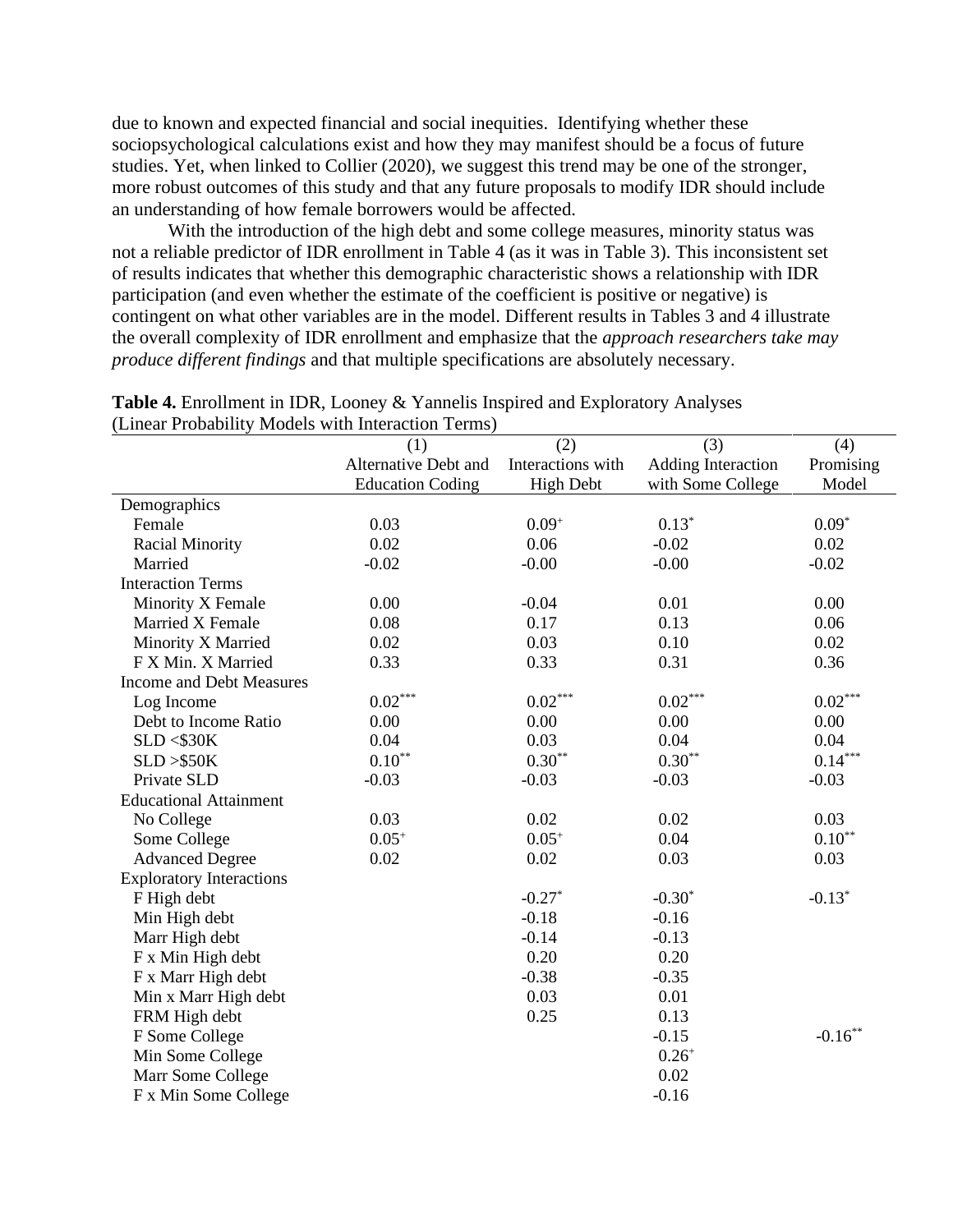| F x Marr Some College              |       |       | $-0.39$ |       |
|------------------------------------|-------|-------|---------|-------|
| Min x Marr Some College            |       |       | $-0.22$ |       |
| <b>FRM Some College</b>            |       |       | $-0.25$ |       |
| Some College x High Debt           |       |       | 0.02    |       |
| FRM x Some College x               |       |       | $1.28*$ |       |
| High Debt                          |       |       |         |       |
| N                                  | 1,022 | 1,022 | 1,022   | 1,022 |
| Adj $R^2$<br>المتعملة المسابق<br>. | 0.03  | 0.03  | 0.03    | 0.03  |

<sup>+</sup> *p* < 0.10, \* *p* < 0.05, \*\* *p* < 0.01, \*\*\* *p* < 0.001

*Note.* F = Female, Min. = Minority, Marr = Married, FRM = Female, Racial minority, Married

### **Financial Outcomes**

Enrollment in IDR was not significantly correlated with *any* of the financial outcomes we examined – see Table 4. Null findings related to participation in retirement and homeownership align with Collier (2020) but null findings on participation in savings did not. These null findings could be suggestive that IDR may be providing enrolled borrowers – who normally have higher loan balances - financial (or psychological) protection that allows for statistically equalized outcomes to those who are in traditional repayment. Prior studies have identified higher loan balances have been related to these various financial outcomes (see - Elliot et al., 2013; Grinstein-Weiss, et al., 2015; Houle & Berger, 2015). That our models show no effect on the financial outcomes from student debt load leads us to believe that including whether borrowers were in IDR or not may moderate the financial (or psychological) effects of student loan debt on these outcomes. Instead, we may be observing borrowers basing decisions on whether and how to engage in other financial activities/outcomes on income alone, without being constrained by student loan debt in the way that they are in the absence of IDR.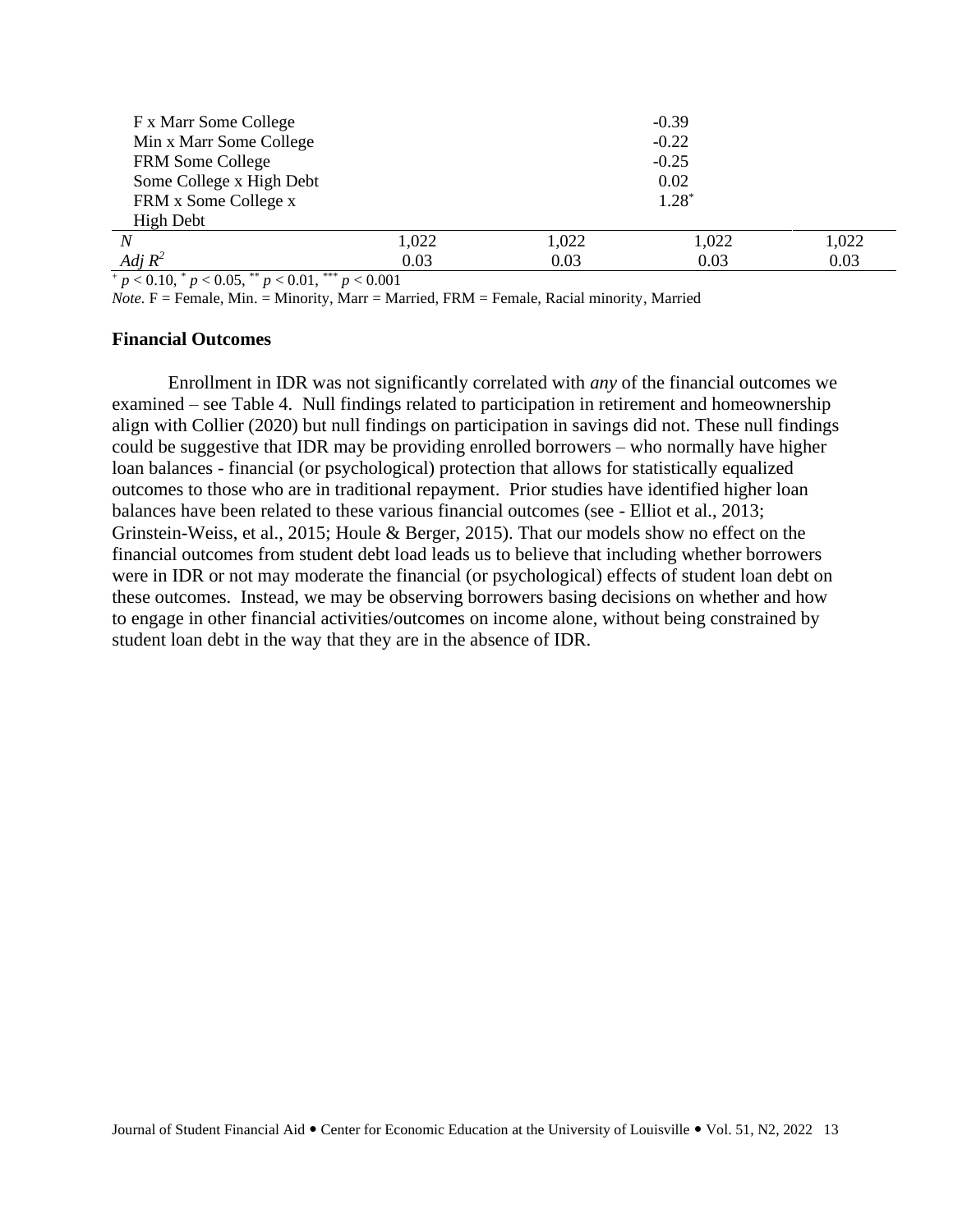|                                     | (1)                        | (2)                 | (3)                 | (4)                   | (6)                | (7)                   | (8)                 |
|-------------------------------------|----------------------------|---------------------|---------------------|-----------------------|--------------------|-----------------------|---------------------|
|                                     | Have                       | Savings             | Checking            | Homeow                | Payday             | Saving for            | Retirement          |
|                                     | Savings,                   | Amount <sup>b</sup> | Amount              | ner                   | Loan Use           | retirement            | Savings             |
|                                     | $(Y/N)^a$                  |                     |                     |                       |                    | $(Y/N)^f$             | Amount <sup>g</sup> |
| <b>Student Loan Characteristics</b> |                            |                     |                     |                       |                    |                       |                     |
| In IDR                              | $-0.01$                    | 250                 | 454                 | $-0.04$               | 0.01               | 0.01                  | $-5,960$            |
| SLD (centered)                      | $-0.00$                    | $-0.01$             | 0.01                | $-0.00$               | $-0.00$            | 0.00                  | 0.01                |
| Has private debt                    | $-0.05$                    | 2,862               | 437                 | 0.01                  | 0.02               | $-0.00$               | $-3,076$            |
| Demographics                        |                            |                     |                     |                       |                    |                       |                     |
| Female                              | 0.04                       | $-2,217$            | $-541$ <sup>+</sup> | $0.06*$               | 0.01               | $-0.11***$            | $-2819$             |
| Age (centered)                      | $\textnormal{-0.00}^{***}$ | $199*$              | $77*$               | $0.01^{\ast\ast\ast}$ | 0.00               | $0.01***$             | $1531***$           |
| <b>Racial Minority</b>              | $-0.01$                    | $-1,148$            | $-807+$             | $-0.11***$            | $0.04***$          | $-0.14***$            | $-16862***$         |
| Not married or cohabiting           | $-0.07$ <sup>+</sup>       | 2,200               | $-403$              | $-0.19***$            | $0.03^{+}$         | 0.03                  | $-781$              |
| No children                         | 0.03                       | 1,663               | 926                 | $-0.05$ <sup>*</sup>  | $-0.01$            | $0.05^*$              | 15,757              |
| Education, Reference is BA          |                            |                     |                     |                       |                    |                       |                     |
| Less than HS Degree                 | $-0.13***$                 | 1,849               | $-2,497***$         | $-0.01$               | $0.02^{+}$         | $-0.08^{+}$           | $-11,730^{+}$       |
| Some College                        | $-0.04$                    | $-2,412^*$          | $-2,277***$         | $-0.08***$            | $0.06***$          | $-0.10**$             | $-8,878$            |
| <b>Associates Degree</b>            | $-0.07$ <sup>+</sup>       | $-2,166^+$          | $-2,642***$         | 0.01                  | $0.06\sp{*}^{***}$ | $-0.08*$              | $-17,236***$        |
| <b>Masters</b>                      | 0.02                       | 2,001               | $-1,546$            | 0.04                  | 0.00               | $0.10^{**}$           | 11,476              |
| Professional Degree or PhD          | $-0.04$                    | 5,023               | 355                 | $-0.06$               | 0.01               | 0.04                  | $-924$              |
| <b>Wage Income Measures</b>         |                            |                     |                     |                       |                    |                       |                     |
| Wage Income                         | $0.00^{***}$               | $0.10*$             | $0.06\sp{*}^{***}$  | $0.00^{\ast\ast\ast}$ | 0.00               | $0.00^{\ast\ast\ast}$ | $0.33*$             |
| <b>Income Squared</b>               | $-0.00^{+}$                | 0.00                | $-0.00$             | $-0.00^{+}$           | $-0.00$            | $-0.00*$              | $-0.00$             |
| $\overline{N}$                      | 1,022                      | 562                 | 1,022               | 1,022                 | 1,022              | 389                   | 1,022               |
| Adj $R^2$                           | 0.03                       | 0.12                | 0.07                | 0.28                  | 0.02               | 0.15                  | 0.06                |

**Table 5.** Financial Outcomes: Savings, Homeownership, and Retirement

 $+p < 0.10$ ,  $^{*} p < 0.05$ ,  $^{**} p < 0.01$ ,  $^{***} p < 0.001$ 

*Note:* Data from public-use 2016 SCF file. To improve readability, coefficients over 1 in columns 2, 3, and 8 were rounded.

*a.* Have Savings was coded as 1 if our calculation of Savings Amount>0; Saving for Retirement was coded as 1 if our calculation of Retirement Savings>0. *b.* Savings was tabulated by summing X3730, X3736, X3742, X3748, X3754, X3760

*c.* Checking: sum of (X3506 if X3507=5) (X3510 if X3511=5) (X3514 if X3515=5) (X3518 if X3519=5) (X3522 if X3523=5) (X3526 if X3527=5)

*d.* Home Ownership was set equal to one if the respondent indicated a positive resale value for property they owned (X604, X614, X623, X716, X513, X526)

*e.* Payday loan use is via a question specific to that topic: X7063.

*f.* Whether the respondent saves for retirement is based on values of 22 for X3006, X3007, X7513, X7514, X7515, X6848

Retirement savings amount calculated as a sum of X6551, X6559, X6552, X6560, X6553, X6561, X6554, X6562, X6756, X6757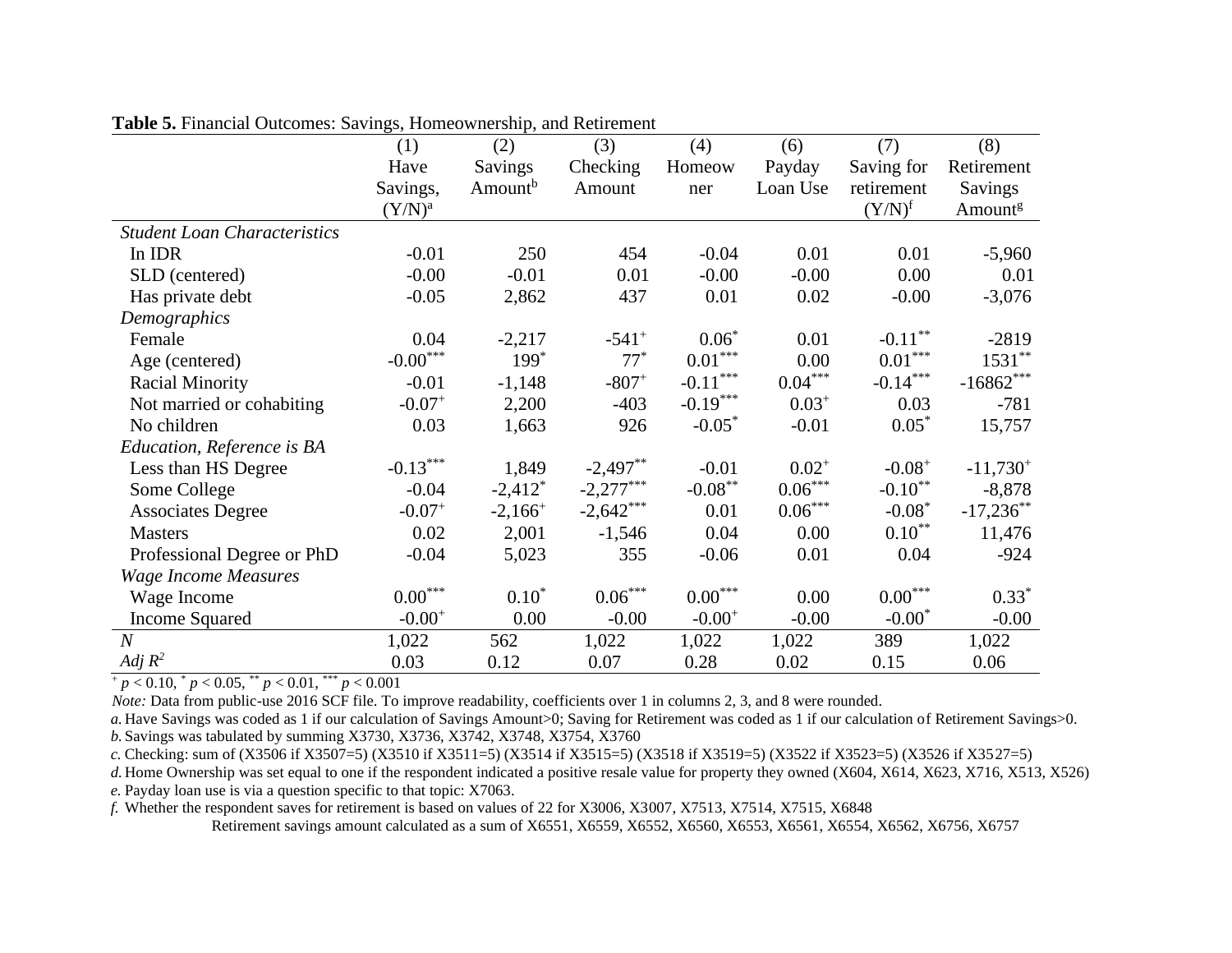### **Limitations and Future Research**

This study is just another *small* step towards understanding who may be enrolled in an income-driven repayment scheme. The most noticeable drawback about using the SCF 2016 dataset is that it may not include strong participation in the Obama-era REPAYE scheme. REPAYE was enacted around the time this data would have been collected and since the creation of REPAYE access to and enrollment in IDR repayment has significantly increased (U.S. Congressional Budget Office, 2020) – Collier (2020) had a similar issue.

We believe this research remains valuable for three reasons. First, again, beyond observable trends of the loan balance and wages (like Blagg, 2018) there remains limited research controls for other demographic factors when examining IDR enrollment – and part of the void of research is that there are limited publicly available datasets that allow for such. At the moment, this is simply one of a few publicly available resources that allow us to examine the questions we presented. Second, we uncovered several trends that align with prior research – specifically that higher balance borrowers are more likely to be enrolled as are female borrowers and that enrollment in IDR does not seem to correlate with financially-related outcomes (which we believe is a signal of the intended financial safety net). These connections to the emergent body of literature on IDR are important moving forward and more immediately to policymakers intending to modify the terms of IDR. Third, when the SCF 2019 dataset is publicly released, this study could be used as a baseline to test against and test for the effects associated with REPAYE. Finally, we believe that transparency in how we calculated each variable and our guidance on how to use the SCF dataset allows researchers to make different decisions and test for changes.

#### **Implications and Recommendations**

Given policymakers' interests in reforming IDR, researchers must provide stakeholders with rigorous analyses detailing who exactly enrolls in IDR schemes. Lawmakers interested in evidence-based policymaking concerning IDR reforms may consult this work to better understand the repayment patterns of borrowers. To our knowledge, this study is one of the first to apply regressions to the nationally representative SCF database as part of an examination of IDR enrollment. However, the models for IDR enrollment have quite low explanatory power, suggesting that either enrollment in IDR is more *chance* than we previously imagined, or that additional variables not included in our regressions (or this public dataset) could add more explanatory power, such as residency urbanicity (see Collier, 2020). Although the decision to enroll in IDR is also driven by factors not measured in SCF, our models illustrate that borrowers over \$50K in loan debt, female borrowers, and perhaps minority borrowers were linked with increased enrollment. As we are unable to reliably predict who enrolls in IDR based upon finances, as prior research would lead us to believe, generating policy from the current understanding seems premature and at risk of being ineffective.

Additionally, our work has direct implications for institutional financial aid and related practitioners. Given that the lowest earners are less likely than middle-earners to be enrolled in IDR, it could be beneficial to identify students who have previously stopped out, graduate, and alums to educate them on the financial protection that IDR could offer – especially given that even low monthly payments are likely harmful to these households. After enrolling in IDR some may have a zero-dollar monthly repayment. Additionally, considering that we found no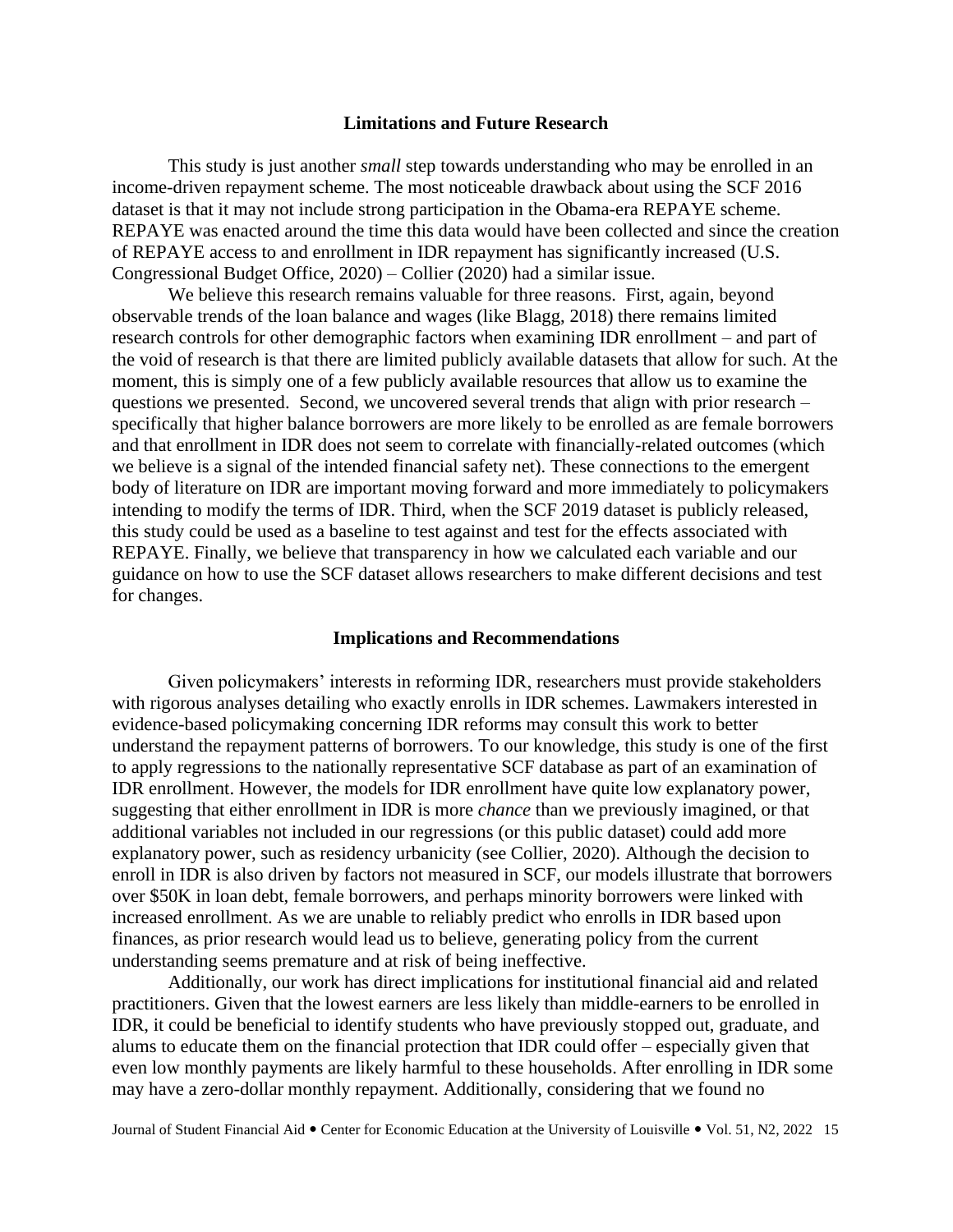difference in financially related outcomes between those enrolled in IDR and those in traditional repayment, practitioners could use this information to ease any potential distress over enrolling IDR and feeling of being "left behind" financially – at least in the long run. Finally, the findings here could justify links for researchers and practitioners to jointly flesh out the various questions our paper raises. For example, although female borrowers are more likely than male borrowers to be enrolled in IDR, the question as to "why" cannot be answered in this study or using this data. Future alliances between researchers and financial aid practitioners may help the field (and policymakers) better understand some missing details that available datasets do not allow us to comprehend or model – which should provide additional layers to our understanding of in what ways borrowers' decisions to enroll (or not) were rational and consistently tied to loan debt or earnings.

While our study may not bring much clarity regarding loan debt, wages, and IDR enrollment, our null findings themselves bring value to the policy conversation. First, we did not find that high-earning borrowers are driving IDR enrollment, a finding that stands opposed to prior narratives (Delisle, 2013). Next, our findings suggest that IDR may be helping enrollees remain statistically similar to those in traditional-based repayment regarding homeownership and multiple types of savings.

Due to our conflicting research findings concerning IDR enrollment, we urge policymakers to consider the volatility related to our findings. We also call for greater access to more public and non-public databases to help clarify who may be enrolled in these repayment schemes. Engagement with the soon-to-be-released SCF 2019 database may bring much-needed clarity to this conversation – the 2019 data will reveal any changes in IDR enrollment since 2016, as stronger participation in the REPAYE plan may be included. As IDR modifications remain a focus for the Biden Administration and several Senators, like Sen. Warren (Minsky, 2021a; 2021b), despite a lack of clarity regarding the demographics of IDR participation, we hope that policymakers will consider that any chances may most affect female borrowers – and possibly minority borrowers. Given the breadwinner status many women (especially women of color) hold, changes in IDR could severely impact families' financial security (Glynn, 2016). We also encourage policymakers to consider how changes may relate to borrowers' abilities to save and become homeowners, as our findings generally support those in Collier (2020) and together suggest that current policies may be producing a level of equalization for those enrolled in IDR. Finally, given the negative correlation between IDR enrollment and the lowest earners, targeting IDR reforms to the borrowers who could most benefit seems a practical strategy. Potentially, automatic IDR enrollment for the lowest earners may be a beneficial strategy. However, without a better understanding of who the *average* enrollee is and how IDR participation relates to financial outcomes, modifying IDR could have unintended consequences. In this respect, current information does not provide policymakers a clearer picture of who may be (dis)advantaged by IDR modification.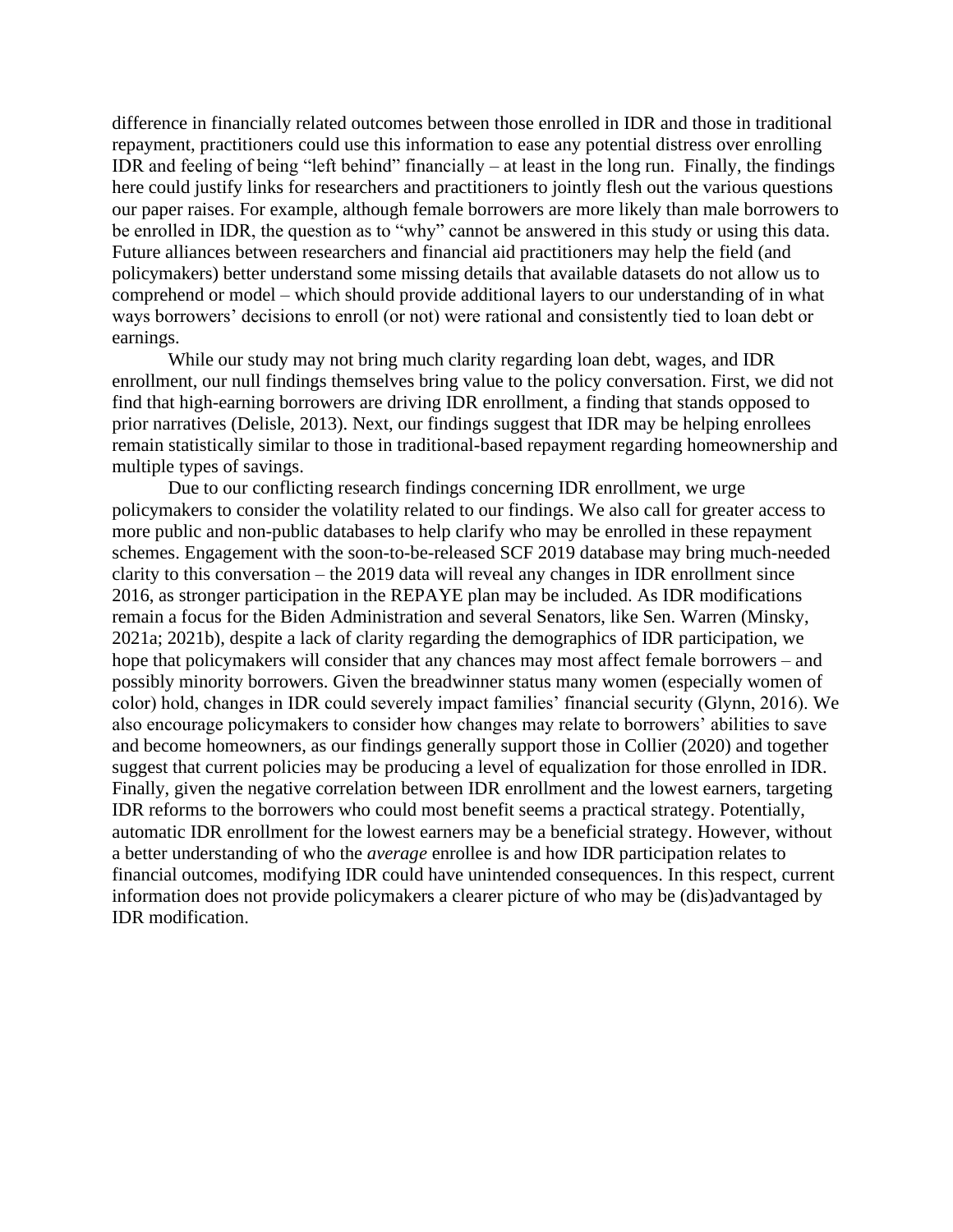## **References**

- Becker, G. (1962). Investment in human capital: A theoretical analysis. *Journal of Political Economy, 70*(5, Part2), 9-49.
- Becker, A. (2017). *Women hold majority of college degrees and debt – and take longer to pay it off.* The American Association of University Women*.* Retrieved from https://www.aauw.org/research/deeper-in-debt/
- Blagg, K. (2018). *Who uses income-drive student loan repayment?* Urban Institute*.* Retrieved from [https://www.urban.org/urban-wire/who-uses-income-driven-student-loan-repayment](about:blank)
- Bricker, J., Volz, A. (2018). *Education debt owed by older families in the 2016 Survey of Consumer Finances.* Washington, DC: Board of Governors of the Federal Reserve System. Retrieved from https://www.federalreserve.gov/econres/notes/fedsnotes/education-debt-owed-by-older-families-in-the-2016-survey-of-consumer-finances-20181221.htm
- Brooks, J.R. (2018). The case for more debt: Expanding college affordability by expanding income-driven repayment. *Utah Law Review* (Forthcoming). Retrieved from [https://papers.ssrn.com/sol3/Delivery.cfm/SSRN\\_ID3171724\\_code238438.pdf?abstractid](about:blank) [=3171724&mirid=1](about:blank)
- Burns, T., & Roszkowska, E. (2016). Rational choice theory: Toward a psychological, social, and material contextualization of human choice behavior. *Theoretical Economics Letters*, *6*(2), 195-207.
- Collier, D.A. (2020). Exploring IDR: A comparison of financial situations and behaviors between those in traditional student loan repayment and those in income driven repayment. *Journal of Student Financial Aid, 49*(2), Article 3.
- Delisle, J. (2013). *Beware savvy borrowers using income-based repayment*. New America. [https://www.newamerica.org/education-policy/edcentral/beware-savvy-borrowers-using](about:blank)[income-based-repayment/](about:blank)
- DesJardins, S. L., & Toutkoushian, R. K. (2005). Are students really rational? The development of rational thought and its application to student choice. In *Higher education: Handbook of theory and research* (pp. 191-240). Springer, Dordrecht.
- Elliott, W., Grinstein-Weiss, M., & Nam, I. (2013). *Student debt and declining retirement savings.* Washington University in St. Louis*.* Retrieved from [https://csd.wustl.edu/publications/documents/wp13-34.pdf](about:blank)
- Enzi, M.B., & Alexander, L. (2018, July 11). *CBO letter IDR and forgiveness.*  [https://www.budget.senate.gov/imo/media/doc/CBO%20letter%20IDR%20and%20Forgi](about:blank) [veness.pdf](about:blank)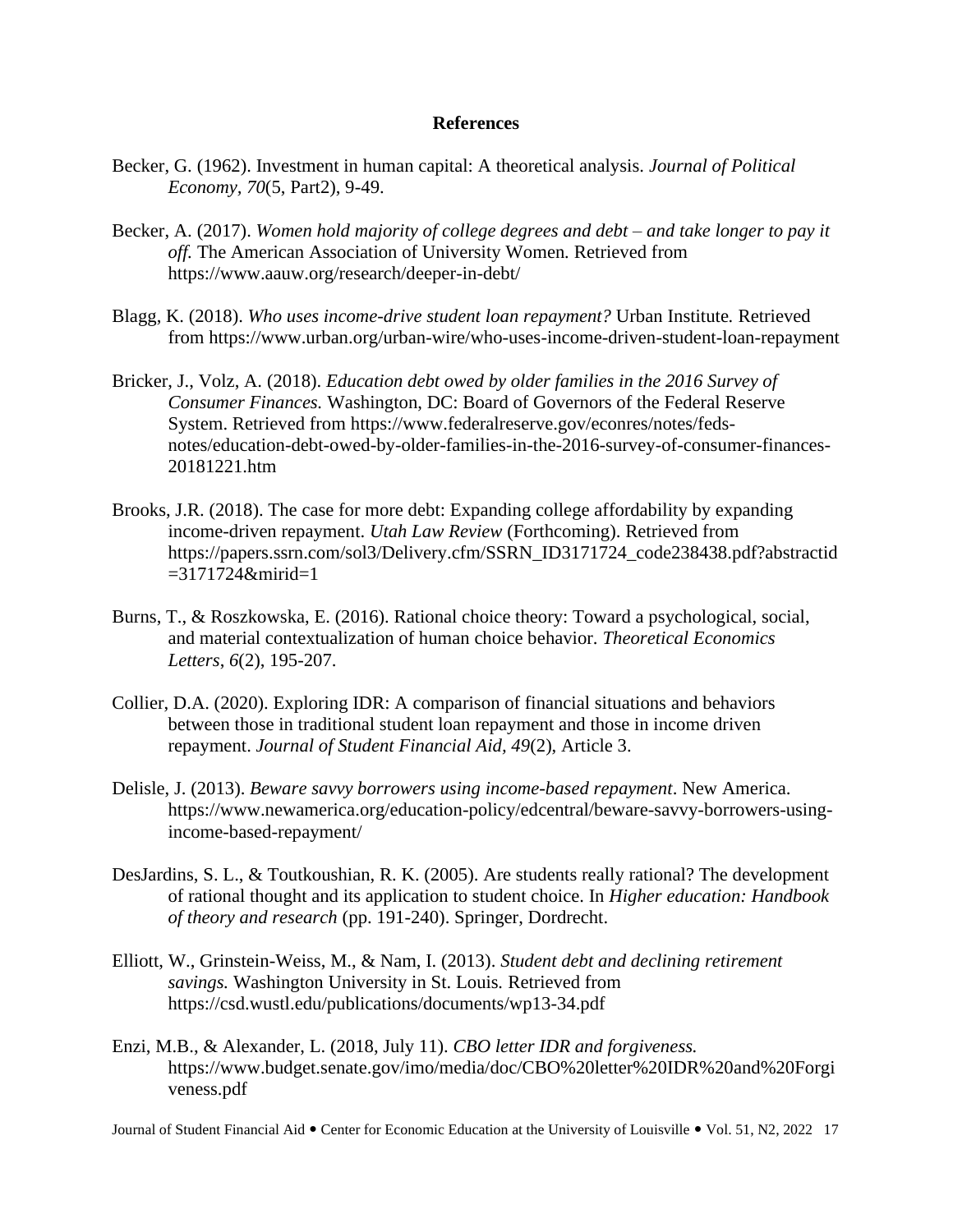- Friedman, M. (1955). The role of government in public education. In Robert A. Solo (Ed.) *Economics and the Public Interest.* New Brunswick, NJ: Rutgers University Press.
- Frotman, S., & Gibbs, C. (2017). *Too many student loan borrowers struggling, not enough benefiting from affordable repayment options*. Consumer Financial Protection Bureau*.*  Retrieved from [https://www.consumerfinance.gov/about-us/blog/too-many-student-loan](about:blank)[borrowers-struggling-not-enough-benefiting-affordable-repayment-options/](about:blank)
- Frost, R. (2019). *Piling ever higher: The continued growth of student loans.* Cambridge, MA: Joint Center for Housing Studies of Harvard University. Retrieved from https://www.jchs.harvard.edu/sites/default/files/JCHS-Research-Brief-Piling-Ever-Higher-Frost-2019.pdf
- Glynn, S.J. (2016). *Breadwinning mothers are increasingly the U.S. norm.* Center for American Progress. Retrieved from [https://www.americanprogress.org/issues/women/reports/2016/12/19/295203/breadwinni](about:blank) [ng-mothers-are-increasingly-the-u-s-norm/](about:blank)
- Grinstein-Weiss, M., Oliphant, J., Russell, B.D., & Boshara, R. (2015). *Does unsecured debt decrease savings? Evidence from the refund to saving initiative*. Washington University in St. Louis*.* Retrieved from [https://csd.wustl.edu/Publications/Documents/RB15-16.pdf](about:blank)
- Hechter, M., & Kanazawa, S. (1997). Sociological rational choice theory. *Annual Review of Sociology, 23*(1), 191-214. doi:10.1146/annurev.soc.23.1.191
- Hellevik, O. (2009). Linear versus logistic regression when the dependent variable is a dichotomy. *Quality & Quantity, 43*(1), 59-74. doi:10.1007/s11135-007-9077-3
- Hillman, N. & Bruecker, E. (2019). *Finding and using student loan data*. State Higher Education Executive Officers. Retrieved from [https://postsecondarydata.sheeo.org/finding-and](about:blank)[using-student-loan-data/](about:blank)
- Houle, J.N., & Berger, L. (2015). Is student loan debt discouraging homeownership among young adults? *Social Service Review, 89*(4), 589-621. doi:10.1086/684587
- Lachenbruch, P.A. (2010). Stata tip 89: Estimating means and percentiles following multiple imputation. *The Stata Journal, 10*(3), 469-499.
- Levin, J., & Milgrom, P. (2004). *Introduction to Choice Theory.* Stanford, CA: Stanford University Press.
- Looney, A. (2019). *Who owes the most student debt?* Washington, DC: Brookings. Retrieved from https://www.brookings.edu/contact-brookings/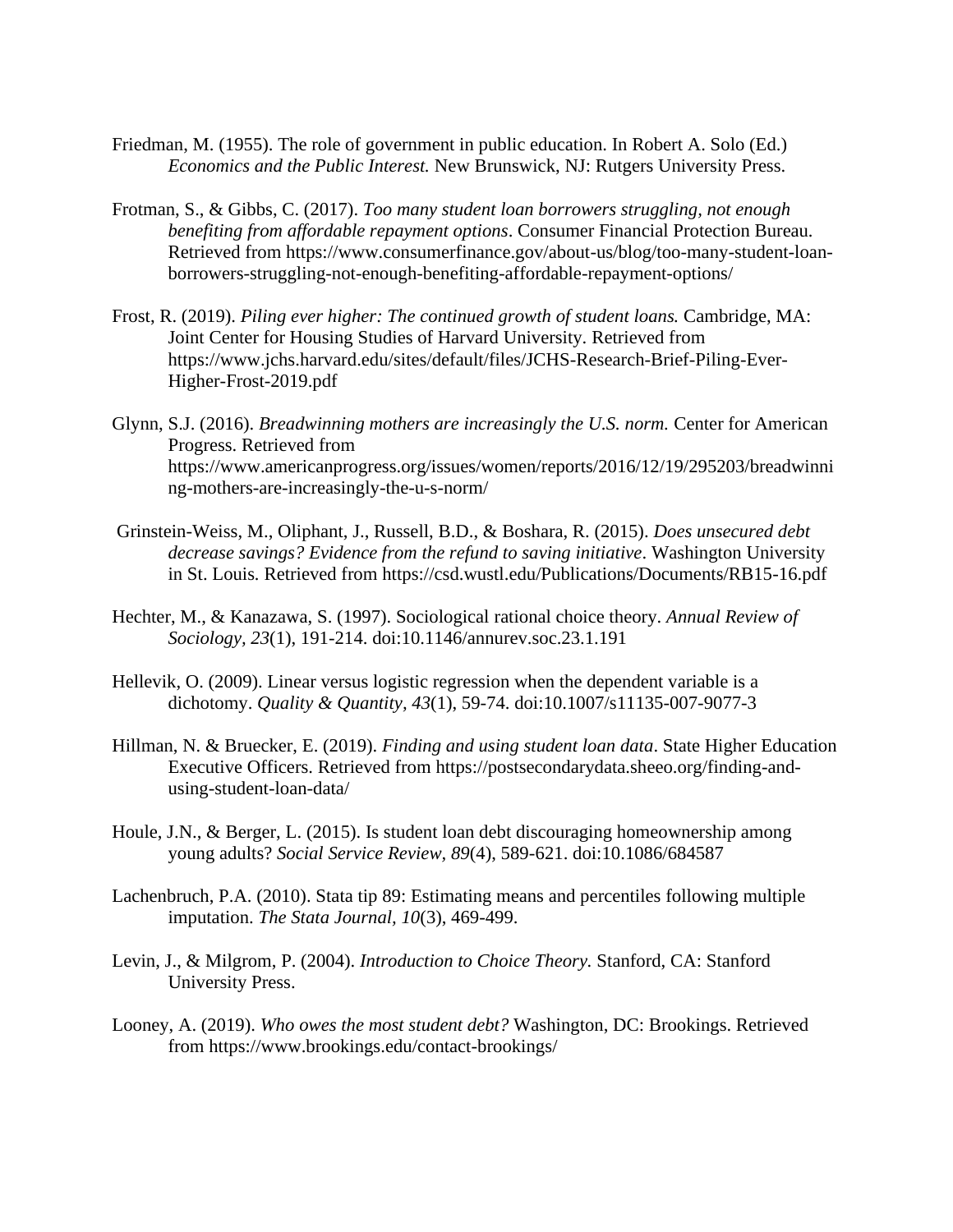- Looney, A., & Yannelis, C. (2018). *Borrowers with large balances: Rising student debt and failing repayment rates.* Brookings Institute. Retrieved from [https://www.brookings.edu/wp](about:blank)[content/uploads/2018/02/es\\_20180216\\_looneylargebalances.pdf](about:blank)
- Mood, C. (2010). Logistic regression: Why we cannot do what we think we can do, and what we can do about it. *European sociological review, 26*(1), 67-82. doi:10.1093/esr/jcp006
- Miller, K. (2017). Student debt through the gender lens. *Outlook* (Summer). Retrieved from [https://www.aauw.org/2017/09/01/student-debt-through-the-gender-lens/](about:blank)
- Minky, A.S. (2021a). Biden administration announces major revamp of income based repayment, student loan forgives programs. *Forbes.* Retrieved from https://www.forbes.com/sites/adamminsky/2021/05/24/biden-administration-announcesmajor-revamp-of-income-based-repayment-student-loan-forgivenessprograms/?sh=64a3e4476d81
- Minsky, A.S. (2021b). Key moments from Elizabeth Warren's blockbuster hearning on student loans. *Forbes.* Retrieved from https://www.forbes.com/sites/adamminsky/2021/04/13/key-moments-from-elizabethwarrens-blockbuster-hearing-on-student-loans/?sh=69109387464e
- Nielsen, R. B. (2015). *SCF complex sample specification for Stata. Technical note*. Department of Financial Planning Housing and Consumer Economics, University of Georgia, Athens, GA. doi: 10.13140/RG.2.1.4126.8240
- Pence, K. (2015). *SCFCOMBO: Stata module to estimate errors using the Survey of Consumer Finances*. Retrieved from [https://econpapers.repec.org/software/bocbocode/s458017.htm](about:blank)
- Perna, L. W. (2006). Studying college access and choice: A proposed conceptual model. In *Higher Education: Handbook of Theory and Research* (pp. 99-157). Springer, Dordrecht.
- Scott-Clayton, J. & Li, J. (2016). Black-white disparity in student loan debt more than triples after graduation. *Brookings.* Retrieved from [https://www.brookings.edu/research/black](about:blank)[white-disparity-in-student-loan-debt-more-than-triples-after-graduation/](about:blank)
- Shireman, R. (2017). Learn now, pay later: A history of income-contingent student loans in the United States. *The Annals of the American Academy, 671*, 184-201. doi:10.1177/0002716217701673
- Stiglitz, J.E. (2012). *The price of inequality: How today's divided society endangers our future.*  W.W. Norton & Company, New York.
- Thompson, J., & Streeter, M. (2020). Simple fixes for income-drive repayment. *Inside Higher Education.* Retrieved from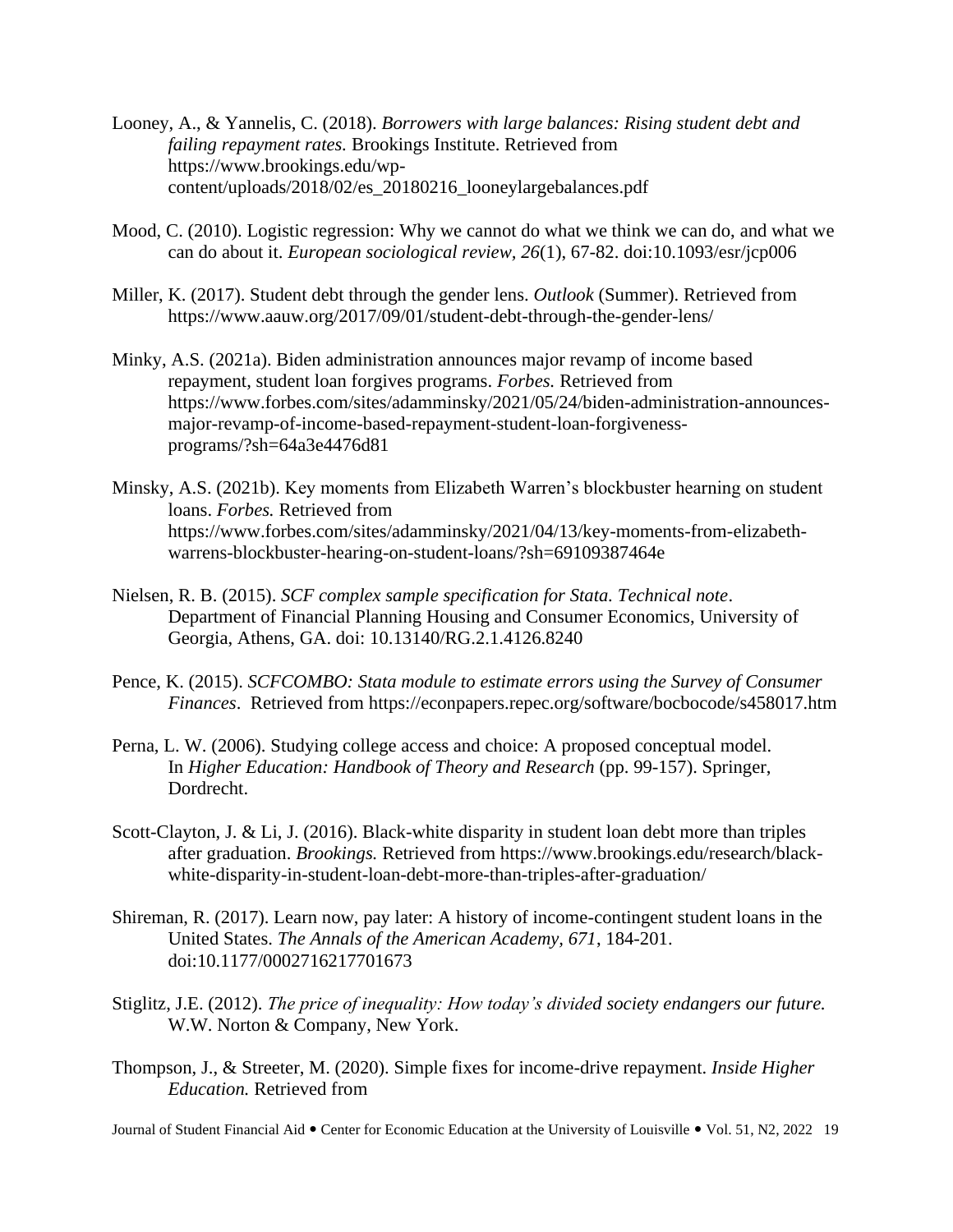https://www.insidehighered.com/views/2020/02/20/widespread-agreement-simple-fixesincome-driven-repayment-plans-student-loans

- U.S. Congressional Budget Office. (2020, Feb). *Income-driven repayment plans for student loans: Budgetary costs and policy options.* https://www.cbo.gov/system/files/2020- 02/55968-CBO-IDRP.pdf
- U.S. Department of Education. (2020, Jan 3). *Federal student aid posts new reports to FSA data center.* Retrieved from https://ifap.ed.gov/electronicannouncements/010320FSAPostsNewReportstoFSADataCenter
- U.S. Department of Education. (2021, April 2). *Education Department response to data requested by Senator Warren, April 2, 2021.* Retrieved from https://www.warren.senate.gov/imo/media/doc/Education%20Department%20Response %20to%20Sen%20Warren%20-%204-8-21.pdf
- U.S. Federal Reserve Board. (N.D.). *Survey of consumer finances (SCF).* Washington, DC. Retrieved from [https://www.federalreserve.gov/econres/scfindex.htm](about:blank)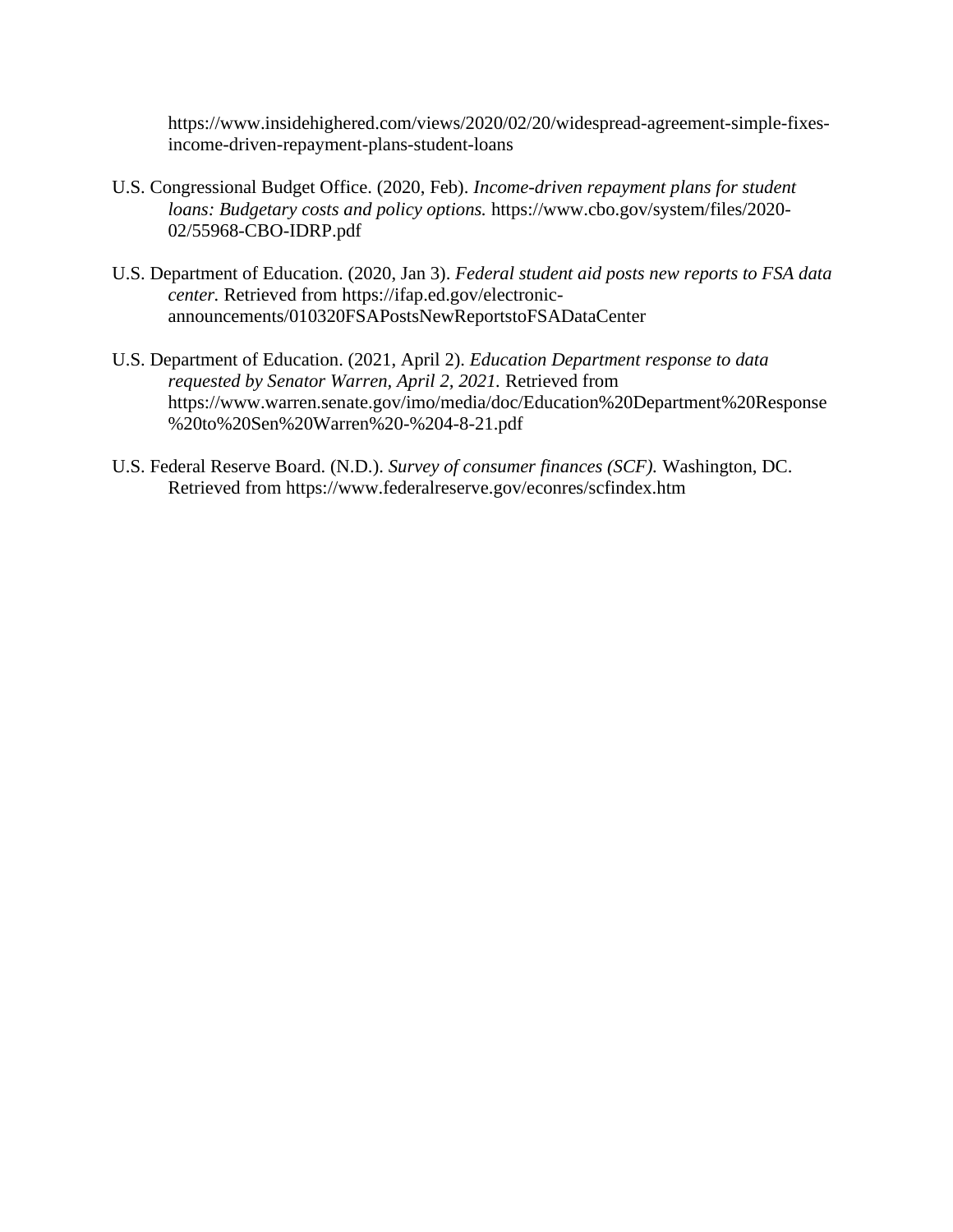| $\frac{1}{2}$ of $\frac{1}{2}$ is the state of $\frac{1}{2}$ is the state of $\frac{1}{2}$ in $\frac{1}{2}$ is the state of $\frac{1}{2}$ |                      |                      |             |           |            |                   |             | micraction Term is significant, But Contingent on Tras Chritical Interaction Terms |
|-------------------------------------------------------------------------------------------------------------------------------------------|----------------------|----------------------|-------------|-----------|------------|-------------------|-------------|------------------------------------------------------------------------------------|
|                                                                                                                                           | (1)                  | (2)                  | (3)         | (4)       | (5)        | (6)               | (7)         | (8)                                                                                |
| Demographics                                                                                                                              |                      |                      |             |           |            |                   |             |                                                                                    |
| Female                                                                                                                                    | 0.02                 | 0.02                 | 0.01        | 0.01      | 0.01       | 0.01              | 0.02        | 0.03                                                                               |
| <b>Racial Minority</b>                                                                                                                    | $-0.00$              | 0.01                 | 0.01        | 0.01      | 0.01       | 0.00              | 0.03        | 0.04                                                                               |
| Married                                                                                                                                   | 0.05                 | 0.04                 | 0.01        | $-0.00$   | $-0.00$    | 0.04              | 0.04        | 0.01                                                                               |
| Has Kids                                                                                                                                  | 0.02                 | 0.03                 | 0.07        | 0.06      | 0.06       | 0.02              | 0.10        | 0.13                                                                               |
| <b>Interaction Terms</b>                                                                                                                  |                      |                      |             |           |            |                   |             |                                                                                    |
| Minority X Female                                                                                                                         | 0.06                 | 0.05                 | 0.06        | 0.06      | 0.07       | 0.06              | 0.00        | $-0.00$                                                                            |
| Married X Female                                                                                                                          | $-0.28$              | $-0.30^{+}$          | $-0.29^{+}$ | $-0.28$   | $-0.28$    | $-0.28$           | 0.12        | 0.07                                                                               |
| Minority X Married                                                                                                                        | 0.06                 | 0.06                 | 0.04        | 0.04      | 0.05       | 0.06              | 0.03        | 0.04                                                                               |
| Female X Kids                                                                                                                             | 0.02                 | 0.02                 | 0.01        | 0.02      | 0.01       | 0.02              | $-0.07$     | $-0.07$                                                                            |
| Minority X Kids                                                                                                                           | 0.44                 | 0.45                 | 0.35        | 0.35      | 0.35       | 0.45              | $-0.02$     | $-0.03$                                                                            |
| Married X Kids                                                                                                                            | $-0.04$              | $-0.05$              | $-0.10$     | $-0.08$   | $-0.08$    | $-0.04$           | $-0.11$     | $-0.14$                                                                            |
| F X Min. X Married                                                                                                                        | $0.62**$             | $0.64***$            | $0.67***$   | $0.64***$ | $0.63***$  | $0.60^{\ast\ast}$ | 0.26        | 0.36                                                                               |
| F X Minority X Kids                                                                                                                       | $-0.51$ <sup>+</sup> | $-0.51$ <sup>+</sup> | $-0.45$     | $-0.45$   | $-0.45$    | $-0.52^{+}$       |             |                                                                                    |
| Minority X Married X Kids                                                                                                                 | $-0.45$              | $-0.46$              | $-0.36$     | $-0.35$   | $-0.35$    | $-0.47+$          |             |                                                                                    |
| F X Kids X Married                                                                                                                        | $0.67+$              | $0.68^{+}$           | $0.68^{+}$  | $0.71+$   | $0.74^{+}$ | $0.73+$           |             |                                                                                    |
| F X Married X Min. X Kids                                                                                                                 | $-0.22$              | $-0.23$              | $-0.26$     | $-0.28$   | $-0.32$    | $-0.26$           |             |                                                                                    |
| <b>Income and Debt Measures</b>                                                                                                           |                      |                      |             |           |            |                   |             |                                                                                    |
| $\rm Log$ SLD                                                                                                                             |                      | $0.02^{+}$           | 0.01        |           |            |                   |             | $-0.02$                                                                            |
| Wage Income                                                                                                                               |                      |                      |             |           |            | $-0.00$           | $-0.00$     |                                                                                    |
| Log Wage Income                                                                                                                           |                      |                      | $0.02***$   | 0.03      | 0.03       |                   |             | $-0.01$                                                                            |
| SLD < \$30,000                                                                                                                            |                      |                      |             | 0.03      | 0.03       | 0.02              | 0.02        |                                                                                    |
| High Debt $(>\$50,000)$                                                                                                                   |                      |                      |             | $0.11***$ | $0.11***$  | $0.10^{\ast\ast}$ | $0.10^{**}$ |                                                                                    |
| Log Inc X Log SLD                                                                                                                         |                      |                      |             | $-0.00$   | $-0.00$    |                   |             | 0.00                                                                               |
| <b>Educational Attainment,</b>                                                                                                            |                      |                      |             |           |            |                   |             |                                                                                    |
| Reference is 4-Year Degree                                                                                                                |                      |                      |             |           |            |                   |             |                                                                                    |
| No College                                                                                                                                |                      |                      |             |           | 0.03       | 0.01              | 0.00        |                                                                                    |
| Some College or Associates                                                                                                                |                      |                      |             |           | $0.05^{+}$ | 0.03              | 0.03        |                                                                                    |
| <b>Advanced Degree</b>                                                                                                                    |                      |                      |             |           | 0.03       | 0.03              | 0.03        |                                                                                    |
| $\overline{N}$                                                                                                                            | 1,022                | 1,022                | 1,022       | 1,022     | 1,022      | 1,022             | 1,022       | 1,022                                                                              |
| Adj $R^2$                                                                                                                                 | 0.00                 | 0.01                 | 0.02        | 0.02      | 0.03       | 0.01              | 0.02        | 0.02                                                                               |

**Appendix Table A1.** Showing "Female X Married X Racial Minority" Interaction Term is Significant, But Contingent on "Has Children" Interaction Terms

*Note:* Data from public-use 2016 SCF file

<sup>+</sup> *p* < 0.10, \* *p* < 0.05, \*\* *p* < 0.01, \*\*\* *p* < 0.001